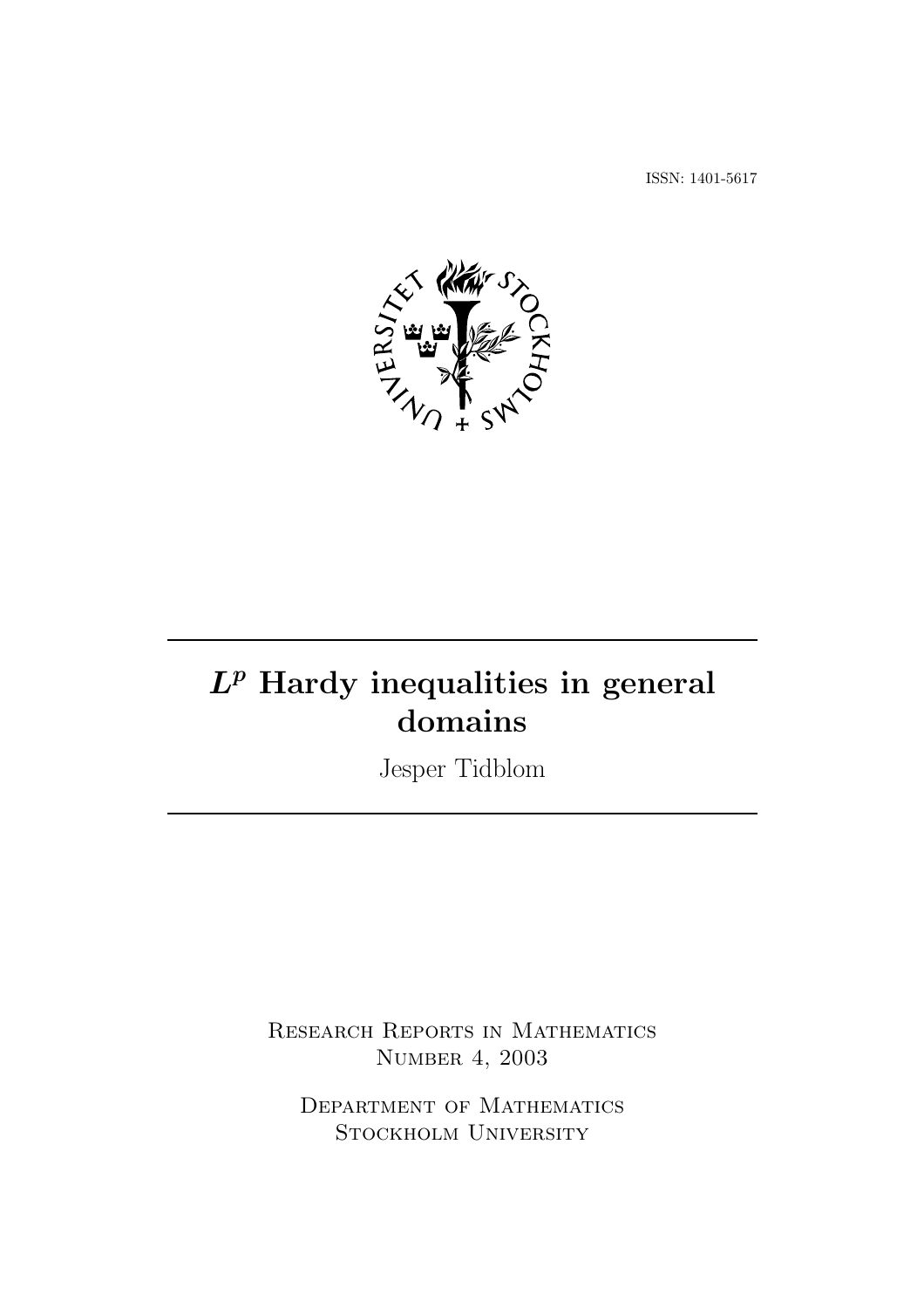Electronic versions of this document are available at http://www.math.su.se/reports/2003/4

Date of publication: May 6, 2003 2000 Mathematics Subject Classification: Primary 35P99, Secondary 35P20, 47A75, 47B25. Keywords: Hardy inequality.

Postal address: Department of Mathematics Stockholm University S-106 91 Stockholm Sweden

Electronic addresses: http://www.math.su.se/ info@math.su.se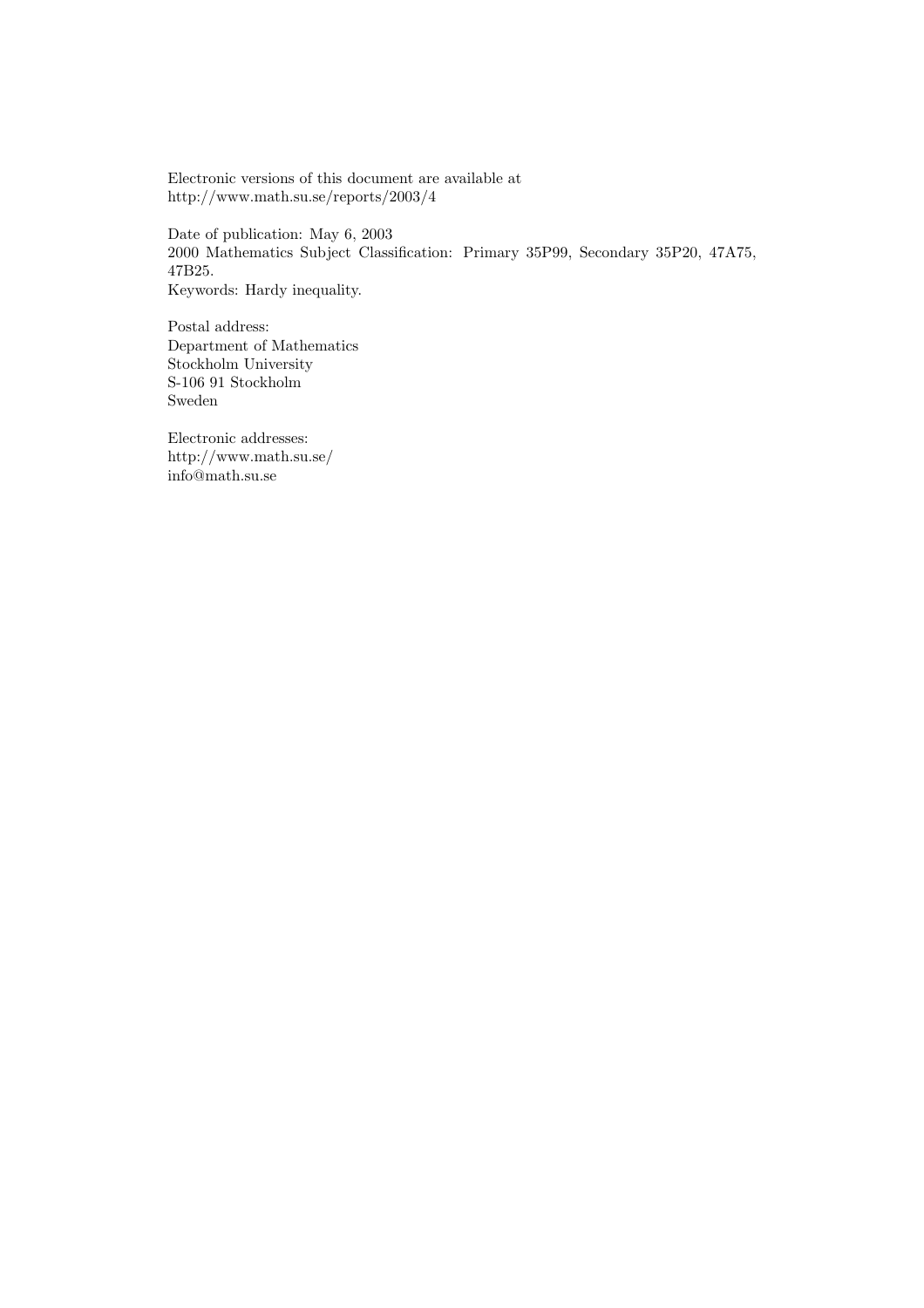# $L^p$  Hardy inequalities in general domains

Jesper Tidblom Matematiska institutionen, Stockholms universitet SE-10691 Stockholm, SWEDEN

### Filosofie licentiatavhandling

Avhandlingen kommer att presenteras vid ett seminarium måndagen den 2 juni 2003, kl 10:00 i rum 306, hus 6,

Matematiska institutionen, Stockholms universitet, Kräftriket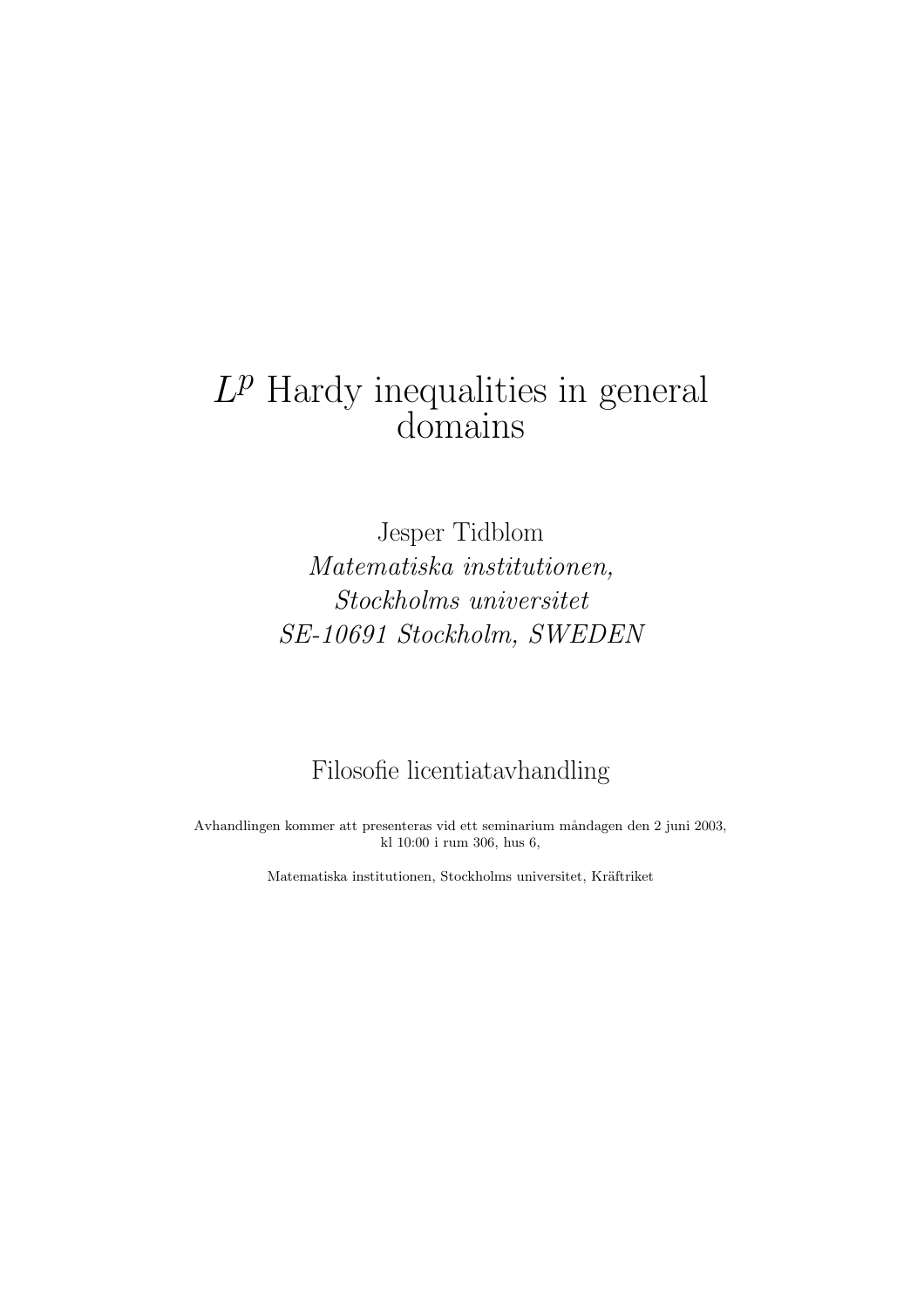## **Contents**

|   | 0 Introduction                                                                                         | $\bf{2}$                                               |
|---|--------------------------------------------------------------------------------------------------------|--------------------------------------------------------|
|   | A geometrical version of Hardy's inequality for $\mathbf{W}^{1,p}(\Omega)$<br>1.1<br>1.2<br>1.3        | $\overline{\mathbf{4}}$<br>$\overline{4}$<br>- 6<br>-8 |
|   | 2 Hardy inequalities involving higher derivatives and weights                                          | 12                                                     |
| 3 | Hardy inequalities in conic domains                                                                    | 19                                                     |
|   | Applications to the Navier-Stokes equations<br>4.1 Some norm estimates using Hardy's inequality<br>4.2 | 24<br>24<br>27                                         |
|   |                                                                                                        |                                                        |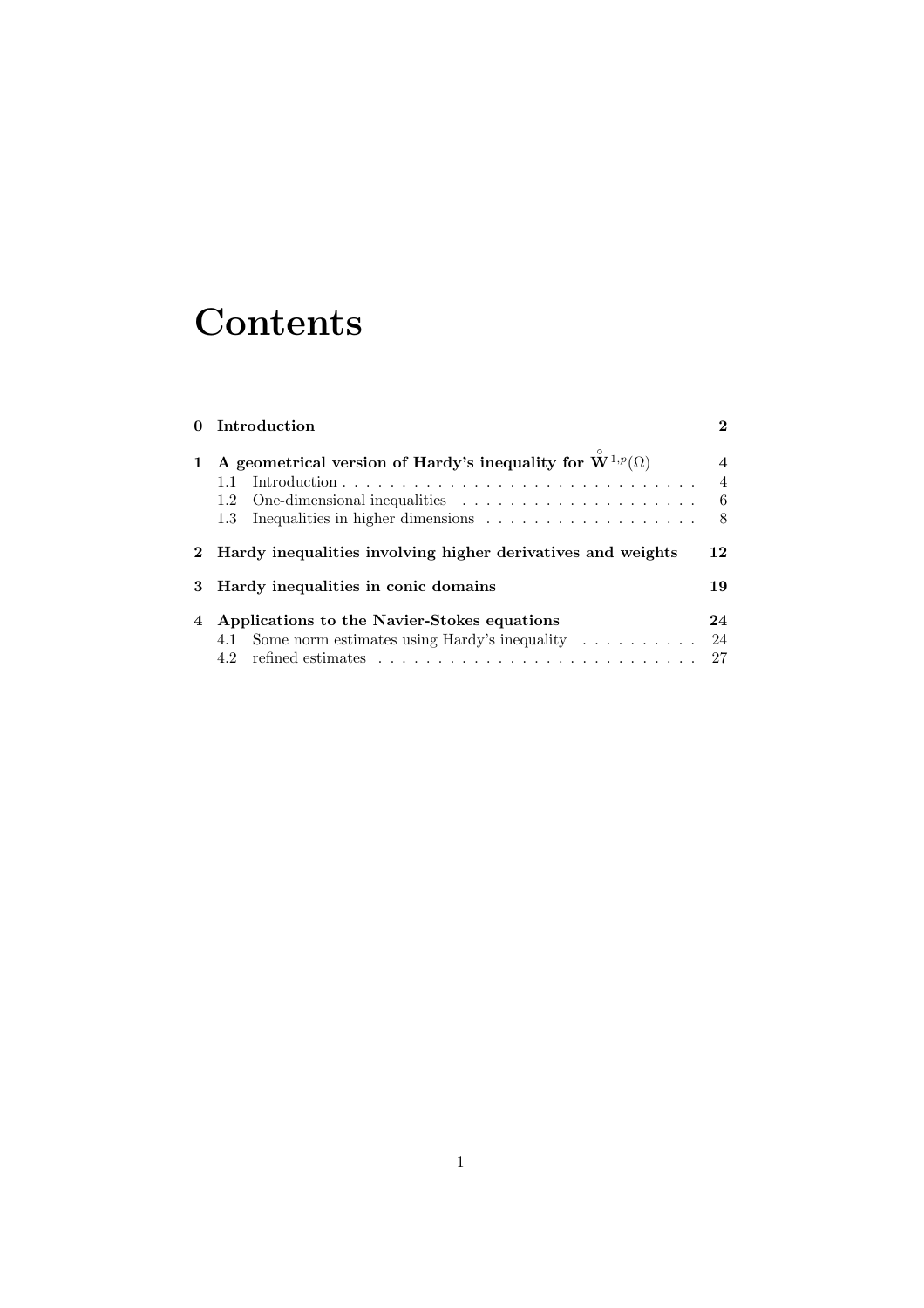# Chapter 0

## Introduction

In recent years the topic of Hardy inequalities and their applications seems to have become more and more popular. Although the original Hardy inequality, proved by G.H.Hardy, was discovered in the 1920's, new versions are stated and proved and old ones are improved almost a century later. One reason for their popularity is their usefulness in various types of applications.

It is hard to give a precise definition of when an inequality is of Hardy-type. It is a designation for a large class of inequalities including some which are known under different names such as the Friedrichs inequality.

The standard form of Hardys inequality, when we are interesting only in an estimate of the first order derivatives, is

$$
\left(\int_{\Omega} |\nabla u(x)|^p v(x) dx\right)^{\frac{1}{p}} \ge \left(\int_{\Omega} |u(x)|^q w(x) dx\right)^{\frac{1}{q}} \tag{0.1}
$$

where  $\Omega \subset \mathbb{R}^n$ ,  $v(x)$  and  $w(x)$  are weight functions and  $0 < q \leq \infty$  and  $1 \leq p \leq \infty$ .

Of course, not all such inequalities are true. Their validness depends heavily on the relation between the parameters, the weight functions and on the function class to which  $u$  belongs.

The inequality  $(0.1)$  is usually not exact, that is, there is no function for which we have equality. Therefore it is natural to expect that some extra term might be added on the RH-side to improve the inequality. This can be done in many possible ways.

One type of inequality which is common in the litteraure is the case when the weight functions are of the form  $w(dist(x, M))$  where M is some manifold or set. The particular case where  $M$  is a single point, for example the origin, has been extensively studied (see for example [19],[20]) and is by now quite well understood.

Sometimes, though, it is more natural to choose  $M = \partial\Omega$  and consider functions which are zero on  $\Omega$ . This case is usually more difficult to analyze, because various kinds of "reduction of dimension" techniques used when  $M = \{0\}$  does not apply here. In the first chapter we will apply another such

technique adapted for this situation. The main theorem in that chapter is the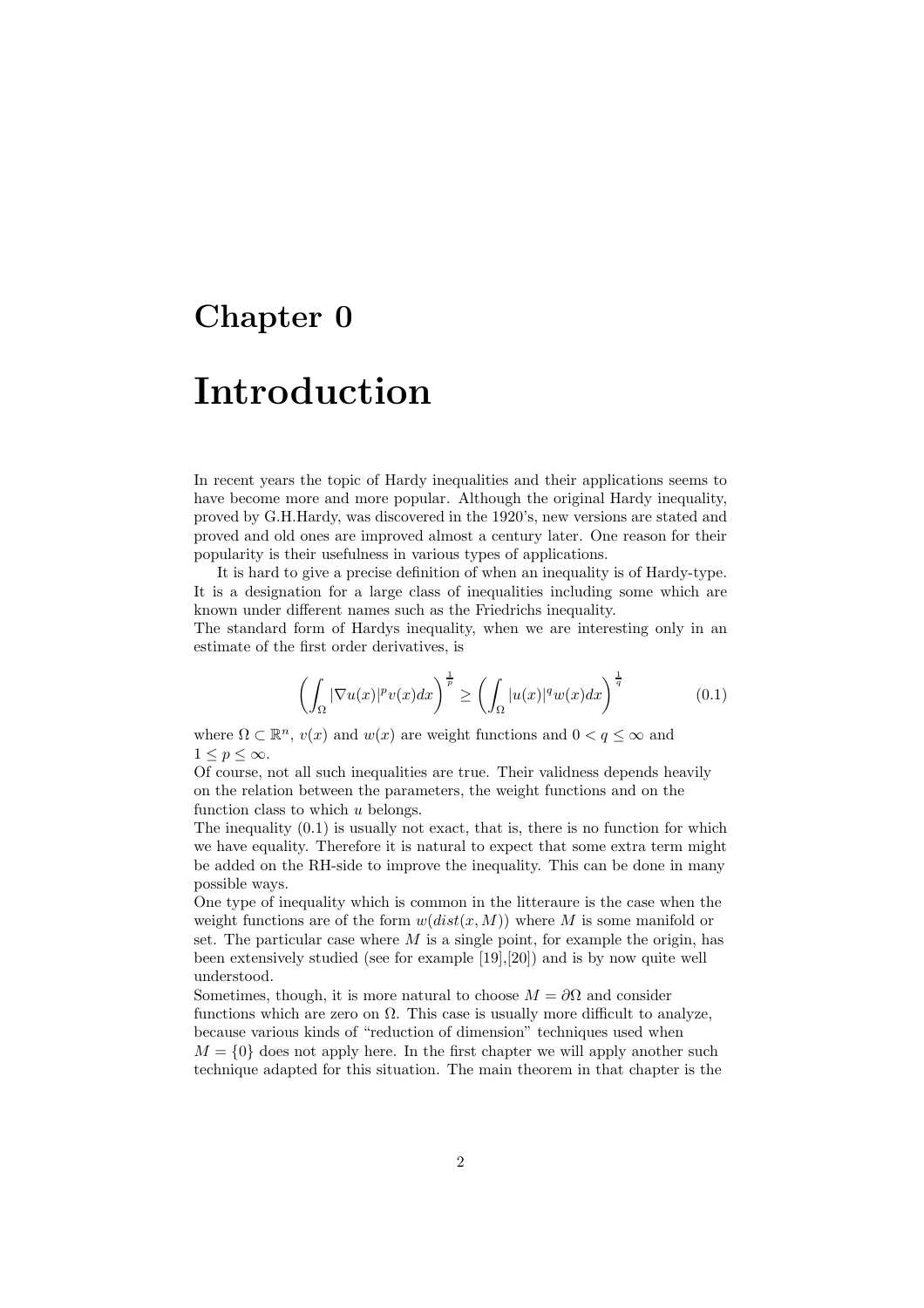Hardy inequality

$$
\int_{\Omega} |\nabla u|^p dx \ge c_p \int_{\Omega} \frac{|u(x)|^p}{\operatorname{dist}(x, \partial \Omega)^p} dx + \frac{a(p, n)}{|\Omega|^{\frac{p}{n}}} \int_{\Omega} |u(x)|^p dx, \quad u \in W^{1, p}(\Omega),\tag{0.2}
$$

for convex domains  $\Omega$ , where  $c_p$  is the optimal constant and  $a(p, n) > 0$ .

The second chapter contains various modifications and generalizations of the results in chapter 1. For example we generalize (0.2) by allowing vector valued functions $(v.v.f)$  and by adding weight functions.

The results concerning v.v.f comes almost for free and is proved with the same technique as the inequalities in chapter 1. The reason for considering them is that they might be useful in the context of systems of PDE (see for example chapter 4).

For most applications, the case  $p = 2$  is the most interesting one, mainly because the function spaces in question then are Hilbert spaces. When considering systems of PDE between Banach(non-Hilbert) spaces the inequalities for other  $p$  should sometimes come in handy. We also prove a Hardy inequality(HI) including higher derivatives here :

$$
\int_a^b |{\bf V}^{(m)}(t)|^p dt \geq \sum_{k=0}^m \frac{A_{k,m}(p)}{(b-a)^{kp}} \int_a^b \frac{|{\bf V}(t)|^p}{\rho(t)^{(m-k)p}} dt, \quad {\bf V} \in \stackrel{\circ}{\rm W}^{1,p}([a,b])^M
$$

where  $\rho(t) = min\{t - a, b - t\}$ ,  $M \in \mathbb{N}_+$  and  $A_{k,m}(p)$  are positive constants and the leading constant is

$$
A_{0,m}(p) = \prod_{k=1}^m \left(\frac{kp-1}{p}\right)^p.
$$

In one dimension the leading constant is probably the best possible, but when we try to get a higher dimensional version we make some quite crude estimates, so the leading contant is most likely not the optimal one in this case. In the third chapter we give some HI for conic domains, where we consider not just one distance function, but one for every side of the cones. One of the main results there is the inequality

$$
\int_{\Omega} |\nabla v|^2 dx \ge \frac{1}{4} \int_{\Omega} \frac{|v|^2}{|x|^2} dx + \left(\frac{2n-1}{4n^2}\right) \int_{\Omega} \left(\frac{1}{x_1^2} + \dots + \frac{1}{x_n^2}\right) |v|^2 dx,
$$

where

$$
\Omega = \{x_1 \ge 0, \dots, x_n \ge 0\} \subset \mathbb{R}^n, \quad v \in \overset{\circ}{\mathrm{W}}^{1,2}(\Omega).
$$

Finally, in the last chapter we give some typical applications of HI. We will show how these inequalities may be used to show existence and uniqueness of solution to a particular version of the Navier-Stokes equations in a domain  $\Omega$ . The HI with remainder term obtained in chapter 1 and 2 will be used to improve some estimates when the volume of  $\Omega$  is small.

#### Acknowledgements

I wish to thank my supervisor Ari Laptev and Andrzej Szulkin for their support during this work.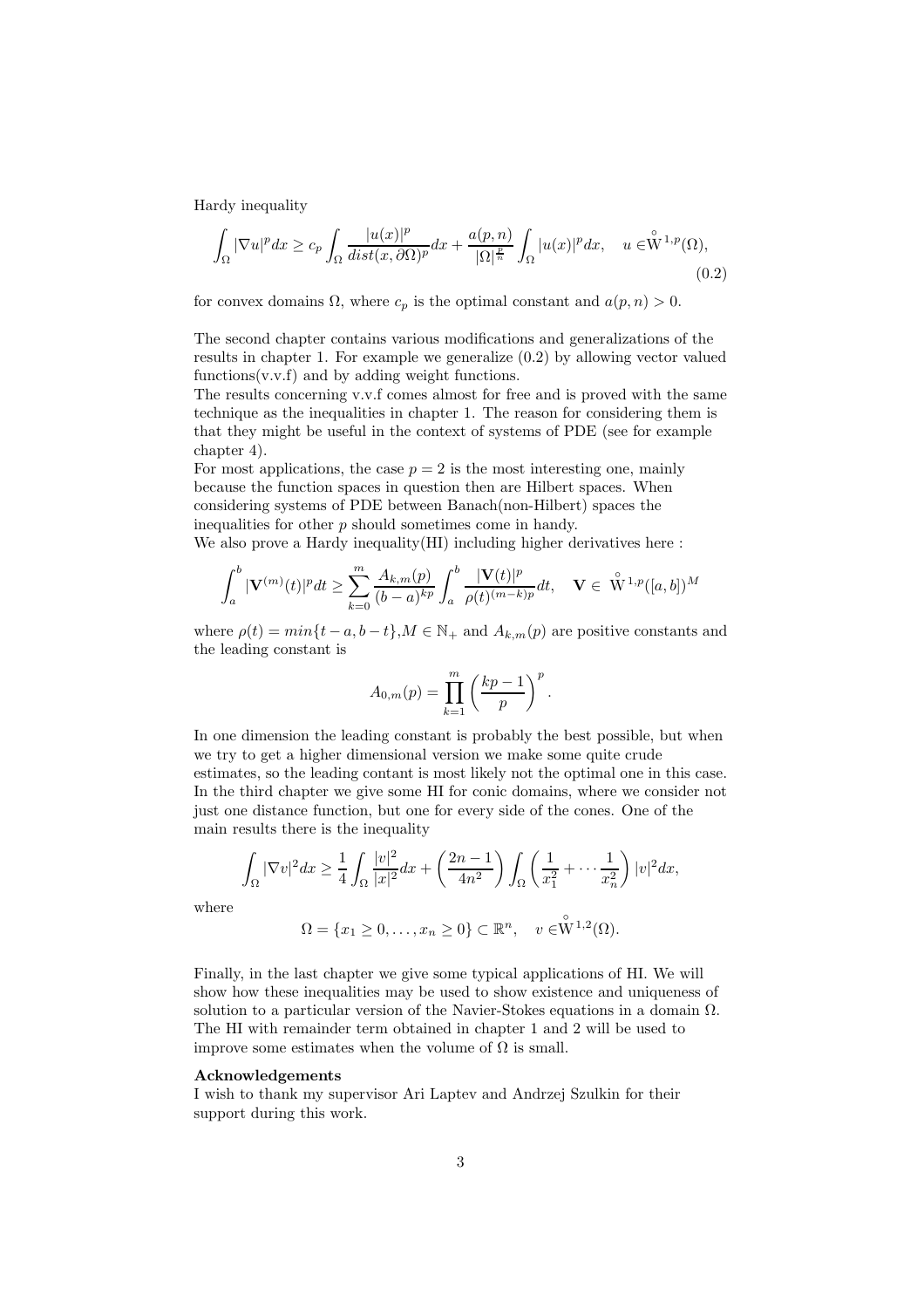## Chapter 1

# A geometrical version of Hardy's inequality for  $\overset{\circ}{\bf W}\!{\mathbb{1}},\!p_{\left(\Omega\right)}$

#### Abstract

The aim of this article is to prove a Hardy type inequality, concerning functions in  $\mathring{W}^{1,p}(\Omega)$  for some domain  $\Omega \subset \mathbb{R}^n$ , involving the volume of  $\Omega$  and the distance to the boundary of  $\Omega$ . The inequality is a generalization of a recently proved inequality by M.Hoffmann–Ostenhof, T.Hoffmann–Ostenhof and A.Laptev [13], which dealt with the special case  $p = 2$ .

#### 1.1 Introduction

The history of Hardy type inequalities goes back to Hardy and the 1920's when the following original one-dimensional inequality appeared in [12].

$$
\int_0^\infty \left(\frac{F(x)}{x}\right)^p dx \le \left(\frac{p}{p-1}\right)^p \int_0^\infty f(x)^p dx,
$$

where

$$
p > 1
$$
,  $f(x) \ge 0$  and  $F(x) = \int_0^x f(t)dt$ 

(see also [11]). A multidimensional version of this inequality is

$$
\int_{R^n} |\nabla u|^p dx \ge \left|\frac{n-p}{p}\right|^p \int_{R^n} \frac{|u(x)|^p}{|x|^p} dx, \quad u \in C_0^\infty(\mathbb{R}^n \setminus \{0\}),
$$

where  $p > 1$  and the constant  $\Big|$  $\left|\frac{n-p}{p}\right|$  $p$  is optimal (see for example [20]).

<sup>&</sup>lt;sup>0</sup>1991 Mathematics Subject Classification. Primary 35P99; Secondary 35P20, 47A75, 47B25.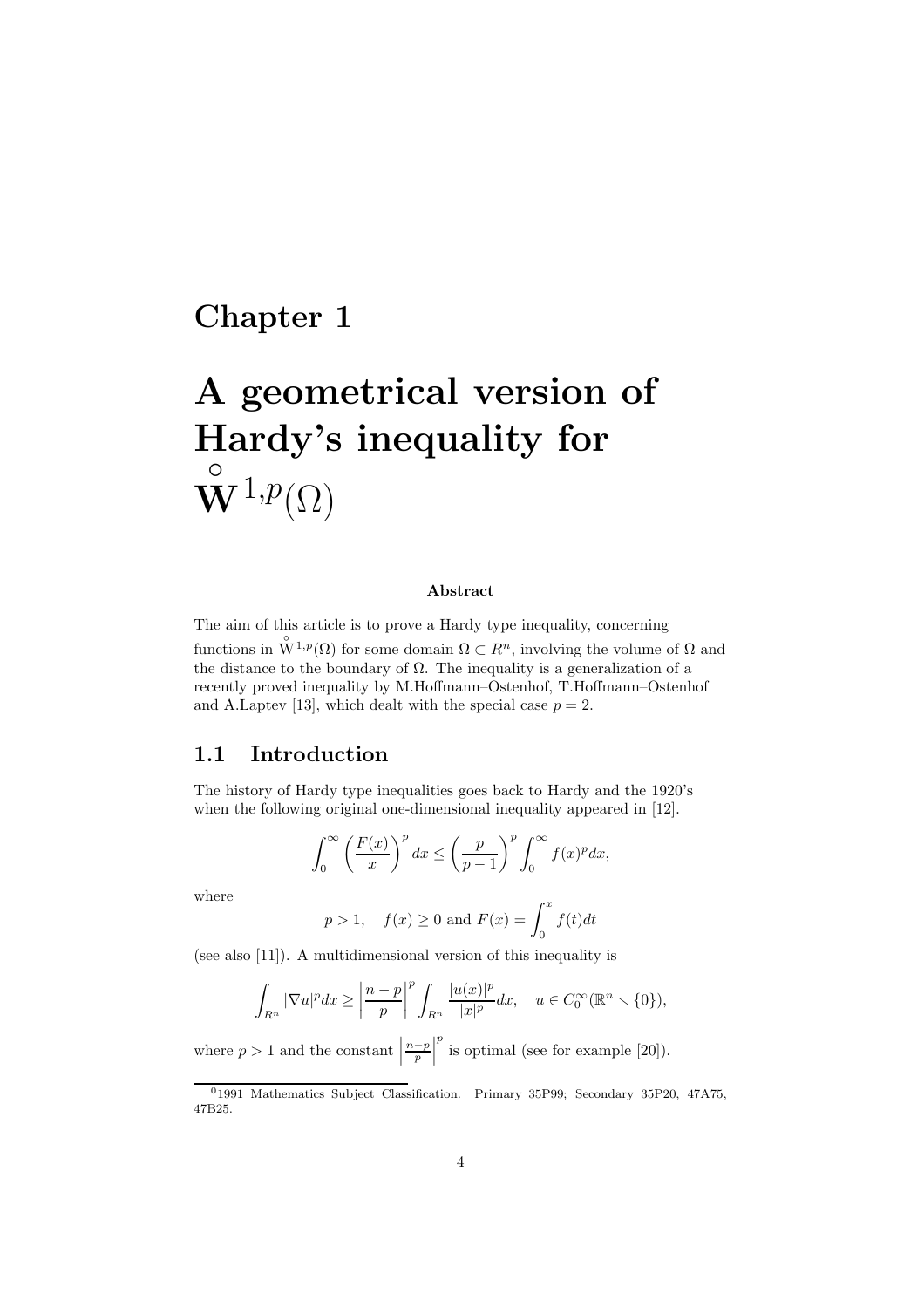Later on, these inequalities have been generalized and modified in many different ways and the literature concerning such inequalities is extensive. There is an entire book by B.Opic and A.Kufner devoted to various Hardy type inequalities (see [20]). Many other Hardy-Sobolev type inequalities may be found in the excellent book "Sobolev Spaces" [19] by V.G.Maz'ja. In the past few years a lot of articles on the subject has been published, see [6] for a review of recent results in the field. In the article [1] G.Barbatis, S. Filippas and A. Tertikas give a very comprehensive treatment of improved  $L^p$ Hardy inequalities with best constants, involving various kinds of distance functions.

Let  $\Omega$  be an open set in  $\mathbb{R}^n$  and  $\delta(x) = \text{dist}(x, \partial \Omega)$ . It is known (see for example [18]) that for any  $p > 1$  we have

$$
\int_{\Omega} |\nabla u|^p dx \ge c_p \int_{\Omega} \frac{|u|^p}{\delta(x)^p} dx, \quad u \in \stackrel{\circ}{W}^{1,p}(\Omega), \tag{1.1}
$$

where  $\Omega$  is convex and  $c_p = \left(\frac{p-1}{p}\right)^p$  is the best constant (see for example [18]).  $\bigvee^{\circ} 1,p(\Omega)$  as usual is the completion of  $C_0^{\infty}(\Omega)$  with respect to the Sobolev norm

$$
||u||_{\mathcal{W}^{1,p}(\Omega)} = ||u||_{L^p(\Omega)} + \sum_{i=1}^n \left|\left|\frac{\partial u}{\partial x_i}\right|\right|_{L^p(\Omega)}.
$$

The main result to be proved in this paper is that an extra term of the form

$$
\frac{a(p,n)}{|\Omega|^{\frac{p}{n}}}\int_{\Omega}|u(x)|^pdx,\quad (a(p,n)>0),
$$

where  $|\Omega| = vol(\Omega)$ , may be added to the right hand side of the inequality (1.1).

Let  $\Omega \subset \mathbb{R}^n$  be an arbitrary convex domain. In [3] H.Brezis and M.Marcus proved that the largest possible constant  $\lambda(\Omega)$  in the inequality

$$
\int_{\Omega} |\nabla u(x)|^2 dx \ge \frac{1}{4} \int_{\Omega} \frac{|u(x)|^2}{\delta^2(x)} dx + \lambda(\Omega) \int_{\Omega} |u(x)|^2 dx, \quad u \in \overset{\circ}{W}^{1,2}(\Omega),
$$

satisfies

$$
\lambda(\Omega) \ge \frac{1}{4 \cdot \operatorname{diam}^2(\Omega)}.
$$

In the same paper H.Brezis and M.Marcus have asked whether the above estimate can be replaced by some other estimate of the type  $\lambda(\Omega) \ge \alpha |\Omega|^{-2/n}$ for some universal constant  $\alpha > 0$ .

This question was recently answered affirmative by M.Hoffmann–Ostenhof, T.Hoffmann–Ostenhof and A.Laptev in [13]. In that paper, the following Hardy type inequality

$$
\int_{\Omega} |\nabla u(x)|^2 dx \ge \frac{1}{4} \int_{\Omega} \frac{|u(x)|^2}{\delta^2(x)} dx + \frac{\mu_n}{|\Omega|^{\frac{2}{n}}} \int_{\Omega} |u(x)|^2 dx, \quad u \in \overset{\circ}{W}^{1,2}(\Omega), \quad (1.2)
$$

where

$$
\mu_n = \frac{n^{(n-2)/n} |\mathbb{S}^{n-1}|^{2/n}}{4},
$$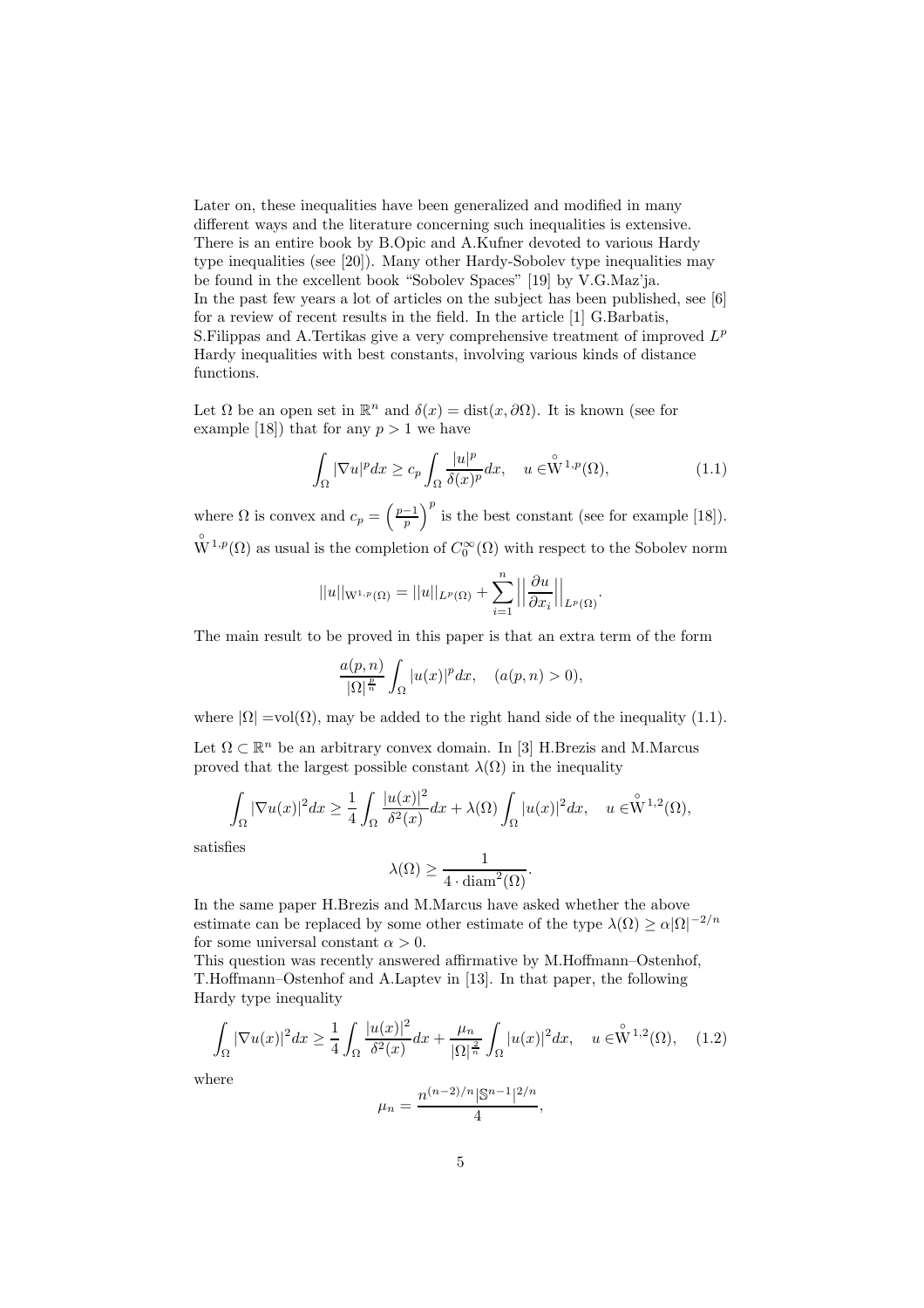is established.

Here we shall prove a similar "geometric" inequality for functions from the Sobolev space  $\overset{\circ}{\mathrm{W}}^{1,p}(\Omega)$ . More precisely, we shall prove

$$
\int_{\Omega} |\nabla u|^p dx \geq c_p \int_{\Omega} \frac{|u(x)|^p}{\delta^p(x)} dx + \frac{a(p,n)}{|\Omega|^{\frac{p}{n}}} \int_{\Omega} |u(x)|^p dx, \quad u \in \overset{\circ}{W}^{1,p}(\Omega),
$$

where

$$
a(p,n) = \frac{(p-1)^{p+1}}{p^p} \cdot \left(\frac{|\mathbb{S}^{n-1}|}{n}\right)^{\frac{p}{n}} \cdot \frac{\sqrt{\pi} \cdot \Gamma\left(\frac{n+p}{2}\right)}{\Gamma\left(\frac{p+1}{2}\right)\Gamma\left(\frac{n}{2}\right)}.
$$

The latter inequality is a generalization of inequality  $(1.2)$  for any  $p > 1$ . In particular,  $a(2, n) = \mu_n$ .

In section one, we shall, following a method from [13], prove a one-dimensional version of the inequality and in section two, we shall extend it to higher dimensions.

#### 1.2 One-dimensional inequalities

Let f be a function defined and differentiable on  $(0, b]$  for some  $b > 0$ . We say that f belongs to the class  $\Phi_p(0, b)$  if f is real-valued and there exists a constant  $C = C(f)$  such that

$$
\sup_{0 < t \le b} (t^{p-1}|f(t)| + t^p|f'(t)|) \le C.
$$

Throughout this article it is assumed that  $p > 1$ .

**Lemma 1.1.** Let  $u \in C^1[0, b], b > 0, u(0) = 0, f \in \Phi_p(0, b)$ . Then we have the following inequality :

$$
\int_0^b |u'(t)|^p dt \ge \frac{1}{p^p} \frac{|\int_0^b f'(t)|u(t)|^p dt|^p}{\left(\int_0^b |(f(t)-f(b))|^{\frac{p}{p-1}}|u(t)|^p dt\right)^{p-1}}.
$$

Proof. Let c be a constant. We have :

$$
\begin{split}\n\left| (f(b) - c)|u(b)|^p \right| &= \int_0^b f'(t)|u(t)|^p dt \\
&= \left| \int_0^b (f(t) - c)(|u(t)|^p)' dt \right| \\
&= \frac{p}{2} \left| \int_0^b (f(t) - c)(u^{\frac{p}{2} - 1} \bar{u}^{\frac{p}{2}} u' + \bar{u}^{\frac{p}{2} - 1} u^{\frac{p}{2}} \bar{u}') dt \right| \\
&\leq \quad p \int_0^b |f(t) - c||u|^{p-1} |u'| dt \\
&\leq \quad p \left( \int_0^b |(f(t) - c)|^{\frac{p}{p-1}} |u|^p dt \right)^{\frac{p-1}{p}} \left( \int_0^b |u'|^p dt \right)^{\frac{1}{p}}.\n\end{split}
$$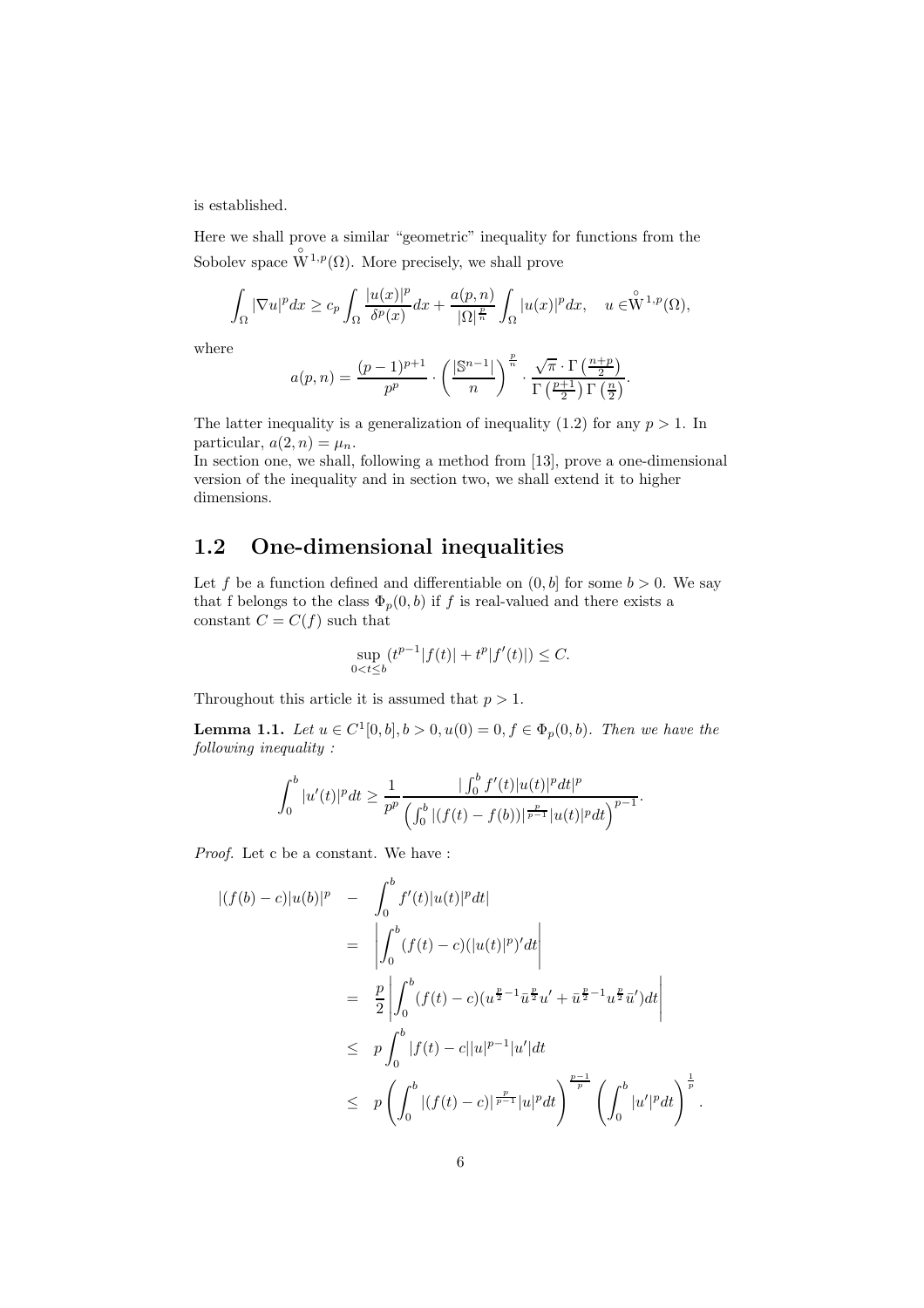Now put  $c = f(b)$  and rise both sides to the power p. We get

$$
\left| \int_0^b f'(t) |u|^p dt \right|^p \le p^p \left( \int_0^b |(f(t) - f(b))|^{\frac{p}{p-1}} |u|^p dt \right)^{p-1} \int_0^b |u'|^p dt
$$

and we are done.

Corollary 1.1. Let u be as in the lemma above and put  $f(t) = \frac{t^{1-p}}{1-p}$  $\frac{t^{1-p}}{1-p} \in \Phi_p(0,b)$ . Then the following improved Hardy inequality holds

$$
\int_0^b |u'(t)|^p dt \ge c_p \frac{\left(\int_0^b \frac{|u|^p}{t^p} dt\right)^p}{\left(\int_0^b |(t^{1-p} - b^{1-p})|^{\frac{p}{p-1}} |u|^p dt\right)^{p-1}}
$$
  

$$
\ge c_p \int_0^b \frac{|u|^p}{t^p} dt,
$$

where  $c_p = \left(\frac{p-1}{p}\right)^p$ .

Proof. Use the previous lemma.

 $\Box$ 

 $\Box$ 

Now we give a linearized version of the corollary :

Corollary 1.2 (linearized version). Let u be as above. Then

$$
\int_0^b |u'(t)|^p dt
$$
  
\n
$$
\geq c_p \left( \int_0^b \left( \frac{p}{t^p} - (p-1)(t^{1-p} - b^{1-p})^{\frac{p}{p-1}} \right) |u|^p dt \right). \tag{1.3}
$$

Proof. Young's inequality gives us

$$
\frac{A^p}{B^{p-1}} \ge pA - (p-1)B.
$$

If we put  $A = \int_0^b$  $|u|^p$  $\frac{u|^p}{t^p}dt, B = \int_0^b |(t^{1-p} - b^{1-p})|^{\frac{p}{p-1}} |u|^p dt$  and use Corollary 1.1, we get (1.3).  $\Box$ 

An easy consequence of Corollary 1.2 (see also [13]) is

**Lemma 1.2.** Let  $u \in \overset{\circ}{\mathbf{W}}^{1,p}(0, 2b)$ ,  $b > 0$ . Then we have

$$
\int_0^{2b} |u'(t)|^p dt
$$
  
\n
$$
\geq c_p \int_0^{2b} \left( \frac{p}{\rho(t)^p} - (p-1) \left( \frac{1}{\rho(t)^{p-1}} - \frac{1}{b^{p-1}} \right)^{\frac{p}{p-1}} \right) |u(t)|^p dt,
$$

where

$$
\rho(t) = \text{dist}(t, \mathbb{R} \setminus [0, 2b]) = \min(t, 2b - t).
$$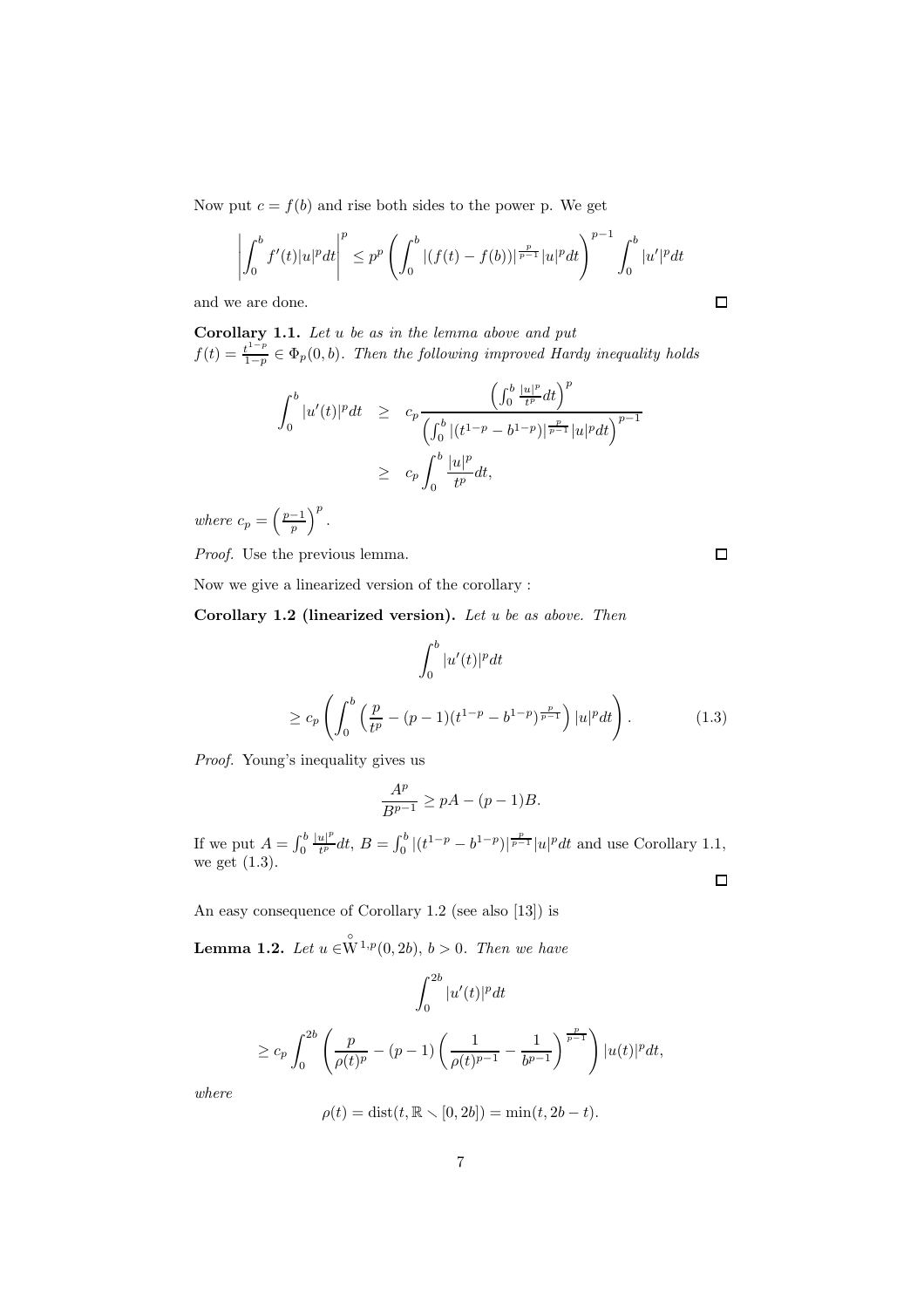*Proof.* By rewriting the inequality  $(1.3)$  for the interval  $[b, 2b]$  for functions  $u \in C^1[b, 2b]$  such that  $u(2b) = 0$ , we get

$$
\int_{b}^{2b} |u'(t)|^{p} dt
$$
  
\n
$$
\geq c_{p} \int_{b}^{2b} \left( \frac{p}{(2b-t)^{p}} - \frac{(p-1)}{((2b-t)^{1-p} - b^{1-p})^{\frac{-p}{p-1}}} \right) |u|^{p} dt.
$$
 (1.4)

If we add the inequalities (1.3) and (1.4) and use standard density arguments, we get the statement of the lemma.  $\Box$ 

**Theorem 1.1 (one-dimensional version).** Let  $u \in \overset{\circ}{W}^{1,p}(a, b)$ . Then we have

$$
\int_{a}^{b} |u'(t)|^{p} dt \geq c_{p} \left( \int_{a}^{b} \frac{|u(t)|^{p}}{\rho(t)^{p}} dt + \frac{p-1}{\left(\frac{b-a}{2}\right)^{p}} \int_{a}^{b} |u(t)|^{p} dt \right). \tag{1.5}
$$

Proof. Without loss of generality we can assume the interval of integration is  $[0, 2b]$ . The right hand side in Lemma 1.2 may be written

$$
c_p \left( \int_0^{2b} \frac{|u(t)|^p}{\rho(t)^p} dt + \int_0^{2b} \frac{p-1}{\rho(t)^p} \left( 1 - \left( 1 - \left( \frac{\rho(t)}{b} \right)^{p-1} \right)^{\frac{p}{p-1}} \right) |u(t)|^p dt \right).
$$

We will now estimate the expression in front of  $|u|^p$  in the last integral from below. We begin by noticing that  $\rho(t) \leq b$ . We get :

$$
\begin{array}{rcl} \displaystyle \frac{1}{\rho(t)^p}\left(1-\left(1-\left(\frac{\rho(t)}{b}\right)^{p-1}\right)^{\frac{p}{p-1}}\right)&\ge& \displaystyle \frac{1}{\rho(t)^p}\left(1-\left(1-\left(\frac{\rho(t)}{b}\right)^{p-1}\right)\right)\\ &=& \displaystyle \frac{1}{\rho(t)b^{p-1}}\geq \frac{1}{b^p}.\end{array}
$$

This, together with Lemma 1.2, immediately gives us inequality (1.5).

 $\Box$ 

#### 1.3 Inequalities in higher dimensions

In this section we will extend the one–dimensional results in the previous section to higher dimensions, using almost the same arguments as in [13]. For simplicity I use the same notation as in the mentioned article. If  $\nu \in \mathbb{S}^{n-1}$ , we put

$$
\tau_{\nu}(x) = \min\{s > 0 : x + s\nu \notin \Omega\}, \quad \rho_{\nu}(x) = \min(\tau_{\nu}(x), \tau_{-\nu}(x))
$$

$$
D_{\nu}(x) = \tau_{\nu}(x) + \tau_{-\nu}(x), \quad \Omega_{x} = \{y \in \Omega : x + t(y - x) \in \Omega, \forall t \in [0, 1]\}
$$

$$
\delta(x) = \inf_{\nu \in S^{n-1}} \tau_{\nu}(x) = \text{dist}(x, \partial\Omega)
$$

 $d\omega(\nu)$  denotes the normalized surface measure on  $\mathbb{S}^{n-1}$ ,  $\int_{S^{n-1}} d\omega(\nu) = 1$ . Before stating our main theorem we need an auxilary lemma.

Lemma 1.3.

$$
\int_{S^{n-1}} \left(\frac{2}{D_{\nu}(x)}\right)^{p} d\omega(\nu) \ge \left(\frac{n|\Omega_{x}|}{|\mathbb{S}^{n-1}|}\right)^{-\frac{p}{n}}.
$$
\n(1.6)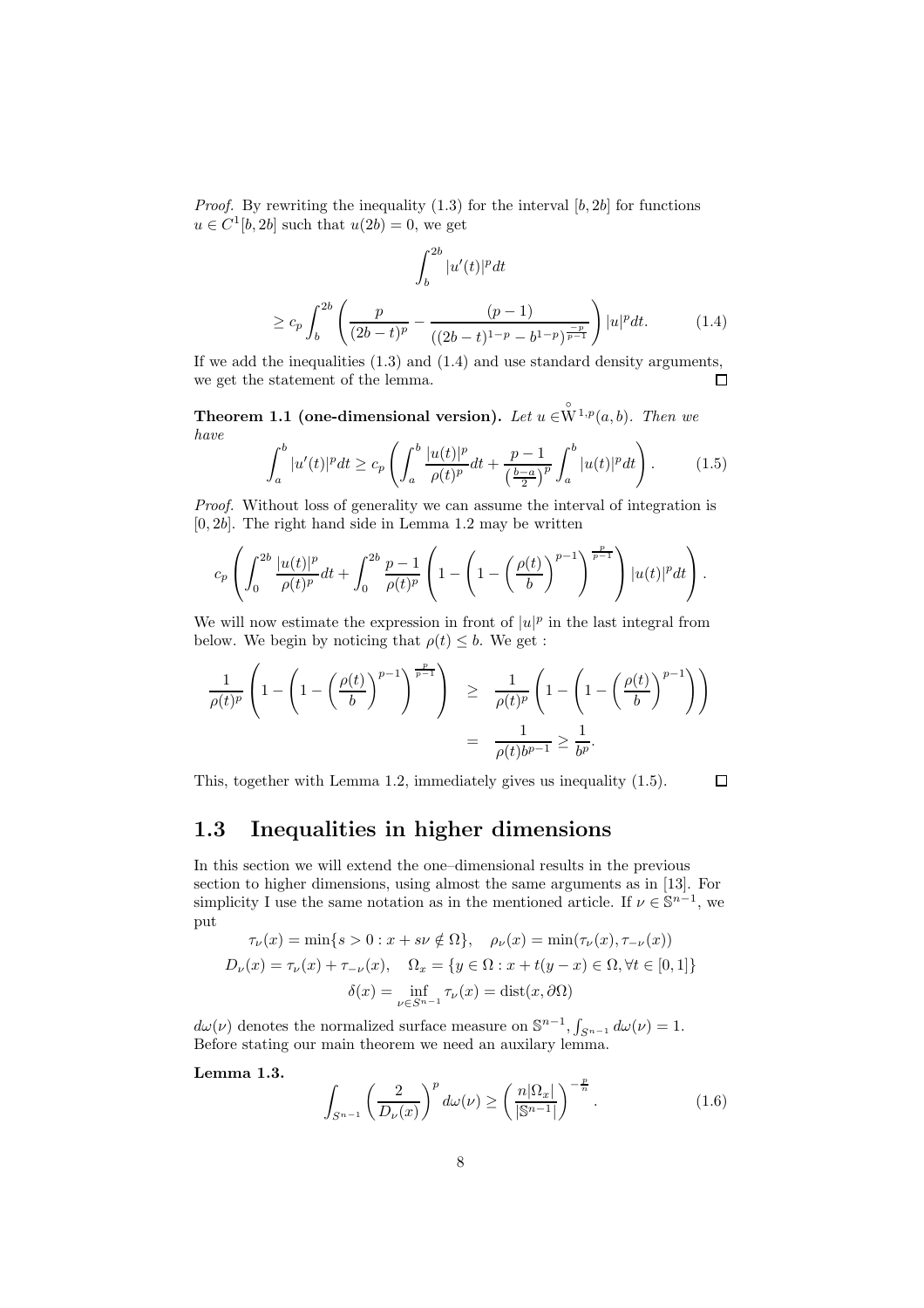*Proof.* Since the function  $f(t) = t^{-p}$  is convex when  $t > 0$ , we can use Jensens inequality to get

$$
\int_{S^{n-1}} \left(\frac{2}{D_{\nu}(x)}\right)^p d\omega(\nu) \ge \left(\int_{S^{n-1}} \left(\frac{D_{\nu}(x)}{2}\right) d\omega(\nu)\right)^{-p}.
$$

Since

$$
\int_{S^{n-1}} \left( \frac{D_{\nu}(x)}{2} \right) d\omega(\nu) = \frac{1}{2} \int_{S^{n-1}} \tau_{\nu} + \tau_{-\nu} d\omega(\nu)
$$

$$
= \int_{S^{n-1}} \tau_{\nu} d\omega(\nu)
$$

$$
\leq \left( \int_{S^{n-1}} \tau_{\nu}^n d\omega(\nu) \right)^{\frac{1}{n}}
$$

$$
= \left( \frac{n|\Omega_x|}{|\mathbb{S}^{n-1}|} \right)^{\frac{1}{n}}
$$

we obtain (1.6).

 $\Box$ 

We are now ready for the main theorem.

**Theorem 1.2.** Let  $\Omega$  be a domain in  $\mathbb{R}^n$ . Then the following Hardy-type inequality holds for all  $u \in \overset{\circ}{\mathrm{W}}^{1,p}(\Omega)$ ,  $p > 1$ :

$$
\int_{\Omega} |\nabla u|^p dx \geq \frac{c_p \sqrt{\pi} \cdot \Gamma\left(\frac{n+p}{2}\right)}{\Gamma\left(\frac{p+1}{2}\right) \Gamma\left(\frac{n}{2}\right)} \left(\int_{\Omega} \int_{S^{n-1}} \frac{1}{\rho_v(x)^p} d\omega(\nu) |u(x)|^p dx + (p-1) \left(\frac{|\mathbb{S}^{n-1}|}{n}\right)^{\frac{p}{n}} \int_{\Omega} \frac{|u(x)|^p}{|\Omega_x|^{\frac{p}{n}}} dx\right) \tag{1.7}
$$

*Proof.* Clearly, we can assume  $u \in C_0^{\infty}(\Omega)$ . At first, we also assume that u is real valued. E.B.Davies arguments (see [9]) together with the one-dimensional inequality (Theorem 1.1) gives

$$
\int_{\Omega} |\partial_{\nu}u|^p dx \geq c_p \int_{\Omega} \frac{|u(x)|^p}{\rho_{\nu}(x)^p} dx + c_p(p-1) \int_{\Omega} \left(\frac{2}{D_{\nu}(x)}\right)^p |u(x)|^p dx.
$$

By definition, we have

$$
|\partial_{\nu}u| = |\nu \cdot \nabla u| = |\nabla u| |\cos(\nu, \nabla u)|,
$$

where  $\cos(v, w)$  denotes the angle between  $v, w \in \mathbb{R}^n$ . By inserting this into the above inequality and integrating both sides with respect to the normalized surface measure on  $\mathbb{S}^{n-1}$ , we get

$$
\int_{\Omega} \int_{S^{n-1}} |\cos(\nu, \nabla u)|^p d\omega(\nu) |\nabla u(x)|^p dx \geq (1.8)
$$

$$
c_p\bigg(\int_{\Omega}\int_{S^{n-1}}\bigg(\frac{1}{\rho_v(x)^p}+(p-1)\bigg(\frac{2}{D_{\nu}(x)}\bigg)^p\bigg)\,d\omega(\nu)|u(x)|^pdx\bigg). \qquad (1.9)
$$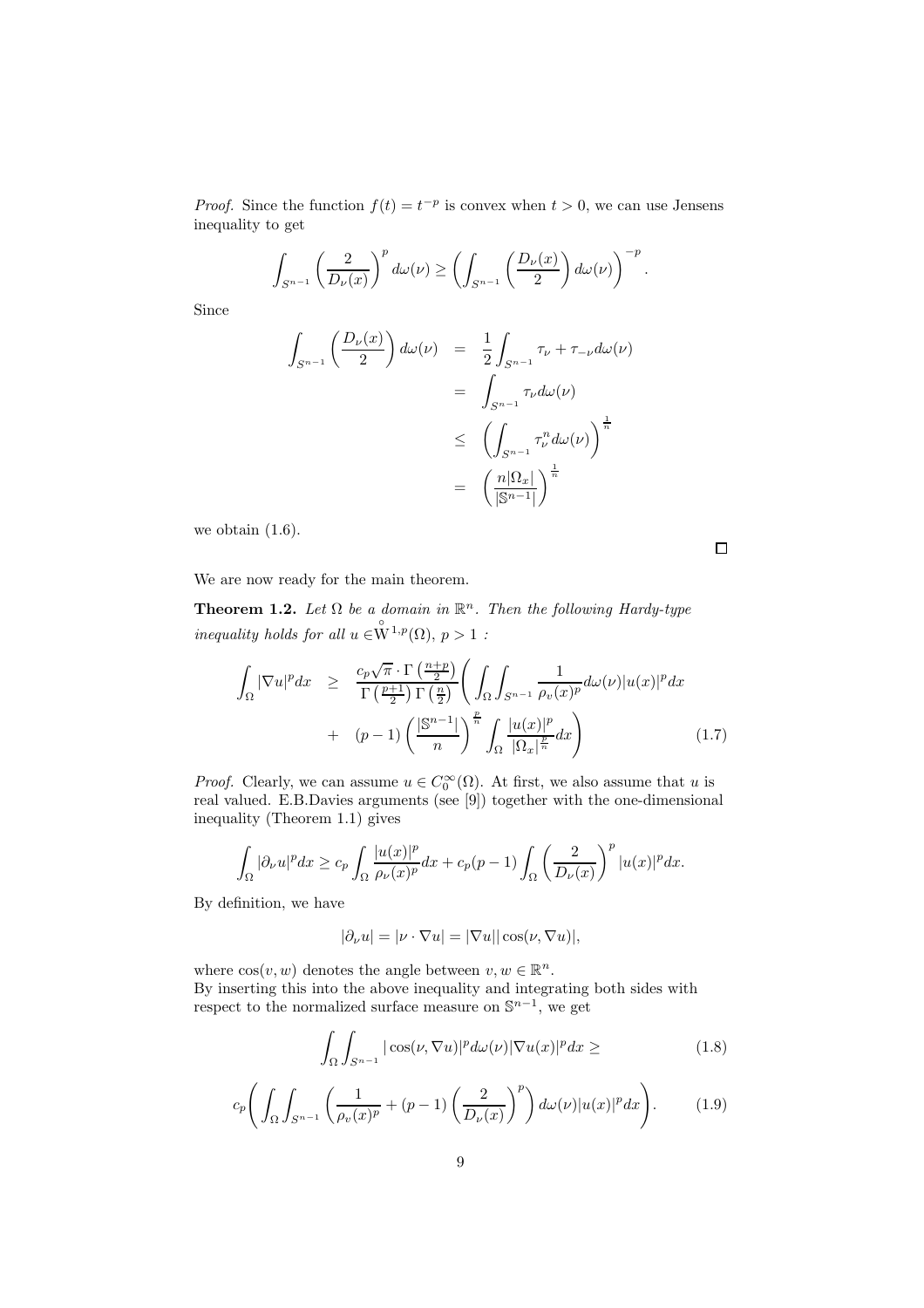Now note that

$$
\int_{S^{n-1}} |\cos(\nu, \nabla u)|^p d\omega(\nu) = \int_{S^{n-1}} |\cos(e, \nu)|^p d\omega(\nu)
$$

for any fixed unit vector  $e \in \mathbb{R}^n$ . Elementary calculations shows that

$$
\int_{S^{n-1}} |\cos(e,\nu)|^p d\omega(\nu) = \frac{\Gamma\left(\frac{p+1}{2}\right)\Gamma\left(\frac{n}{2}\right)}{\sqrt{\pi} \cdot \Gamma\left(\frac{n+p}{2}\right)}.
$$

By dividing both sides in (1.8), (1.9) with the latter quantity and using the above lemma, we get

$$
\int_{\Omega} |\nabla u|^p dx \geq \frac{c_p \sqrt{\pi} \cdot \Gamma\left(\frac{n+p}{2}\right)}{\Gamma\left(\frac{p+1}{2}\right) \Gamma\left(\frac{n}{2}\right)} \left(\int_{\Omega} \int_{S^{n-1}} \frac{1}{\rho_v(x)^p} d\omega(\nu) |u(x)|^p dx \n+ (p-1) \left(\frac{|\mathbb{S}^{n-1}|}{n}\right)^{\frac{p}{n}} \int_{\Omega} \frac{|u(x)|^p}{|\Omega_x|^{\frac{p}{n}}} dx\right)
$$

as desired. By standard density arguments, we get the same inequality for all real-valued  $u \in \overset{\circ}{\mathbf{W}}^{1,p}(\Omega)$ .

Now take an arbitrary  $v(x) \in C_0^{\infty}(\Omega)$  (not nesses arily real-valued). Then we have  $|v| \in \overset{\circ}{\mathbf{W}}^{1,p}(\Omega)$ . Hence, we get the inequality (1.7) for the function  $u(x) = |v(x)|$ .

Since  $|\nabla |v(x)|| \leq |\nabla v(x)|$  a.e (see for example E.H.Lieb and M.Loss [17], p.144), we get inequality (1.7) for all  $u \in C_0^{\infty}(\Omega)$  and thus for all  $u \in W^{1,p}(\Omega)$ . This concludes the proof of the theorem.  $\Box$ 

For convex domains an easy geometric argument shows that

$$
\int_{S^{n-1}} \frac{1}{\rho_{\nu}(x)^p} d\omega(\nu) \ge \int_{S^{n-1}} |\cos(e,\nu)|^p d\omega(\nu) \cdot \frac{1}{\delta(x)^p} = \frac{\Gamma\left(\frac{p+1}{2}\right) \Gamma\left(\frac{n}{2}\right)}{\sqrt{\pi} \cdot \Gamma\left(\frac{n+p}{2}\right) \delta(x)^p}.
$$

For such domains we also know that  $\Omega = \Omega_x$  for every  $x \in \Omega$ . Using the above theorem, we get

**Theorem 1.3.** For any convex domain  $\Omega \subset \mathbb{R}^n$  and  $u \in W^{1,p}(\Omega)$  we have

$$
\int_{\Omega} |\nabla u|^p dx \ge c_p \int_{\Omega} \frac{|u(x)|^p}{\delta^p(x)} dx + \frac{a(p,n)}{|\Omega|^{\frac{p}{n}}} \int_{\Omega} |u(x)|^p dx, \tag{1.10}
$$

where

$$
a(p,n)=\frac{(p-1)^{p+1}}{p^p}\cdot\left(\frac{|\mathbb{S}^{n-1}|}{n}\right)^{\frac{p}{n}}\cdot\frac{\sqrt{\pi}\cdot\Gamma\left(\frac{n+p}{2}\right)}{\Gamma\left(\frac{p+1}{2}\right)\Gamma\left(\frac{n}{2}\right)}.
$$

If  $\Omega$  is not convex, we have the following counterpart of Corollary 3.1 in [13].

Corollary 1.3. Suppose there exist a constant  $\kappa$  such that for each  $y \in \partial \Omega$ and each  $a > 0$  there exists a ball B with centre z disjoint from  $\Omega$  and radius  $\beta \ge a\kappa$ , where  $|z - y| = a$ . Then there exists a constant  $\theta \le c_p$  such that

$$
\frac{c_p\cdot \sqrt{\pi}\cdot \Gamma\left(\frac{n+p}{2}\right)}{\Gamma\left(\frac{p+1}{2}\right)\Gamma\left(\frac{n}{2}\right)}\int_{S^{n-1}}\frac{1}{\rho_\nu(x)^p}d\omega(\nu)\geq \theta\frac{1}{\delta^p(x)}
$$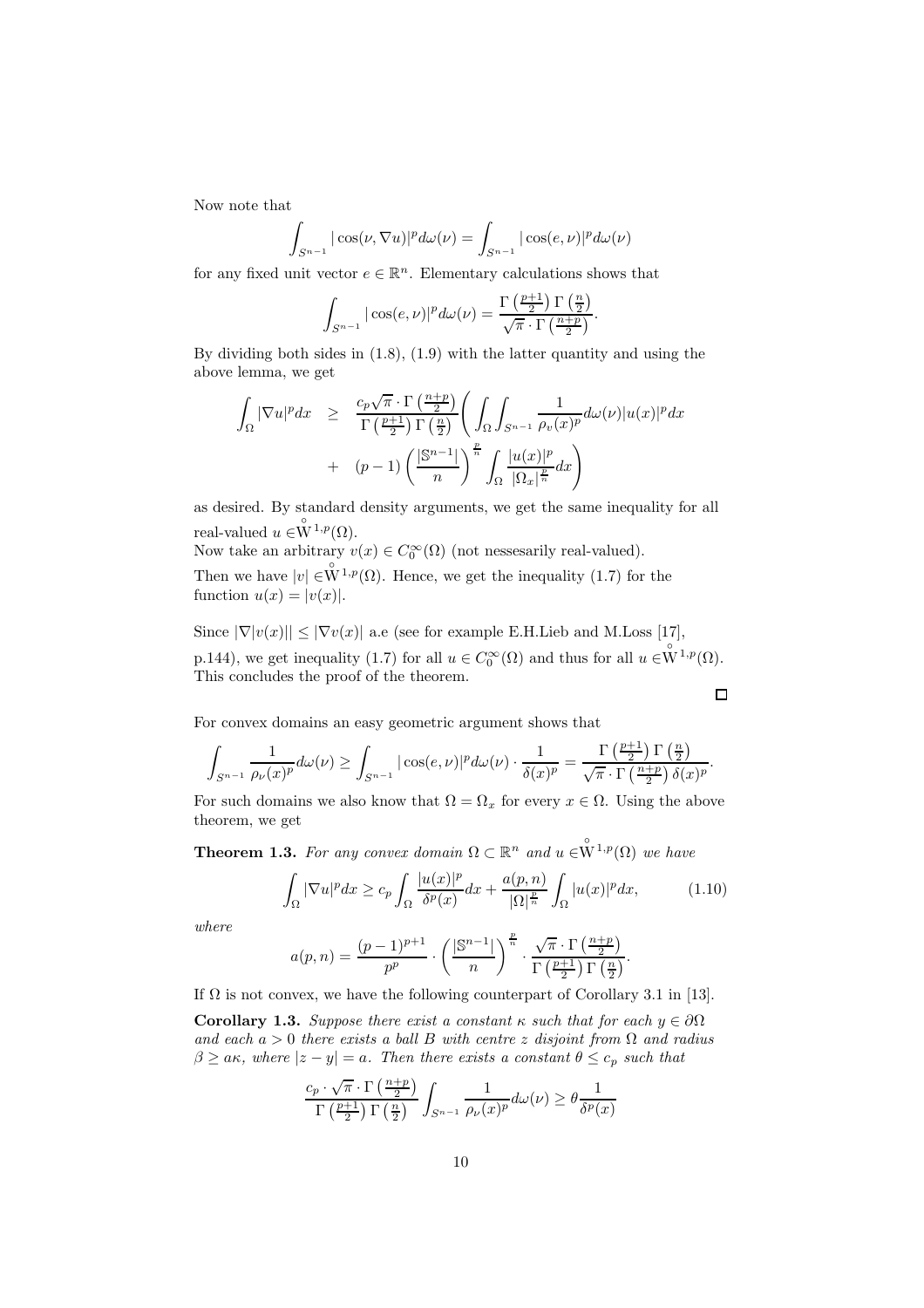and hence

$$
\int_{\Omega} |\nabla u|^p dx \geq \theta \int_{\Omega} \int_{S^{n-1}} \frac{1}{\rho_v(x)^p} d\omega(\nu) |u(x)|^p dx \n+ (p-1) \frac{c_p \sqrt{\pi} \cdot \Gamma\left(\frac{n+p}{2}\right)}{\Gamma\left(\frac{p+1}{2}\right) \Gamma\left(\frac{n}{2}\right)} \left(\frac{|\mathbb{S}^{n-1}|}{n}\right)^{\frac{p}{n}} \int_{\Omega} \frac{|u(x)|^p}{|\Omega_x|^{\frac{p}{n}}} dx.
$$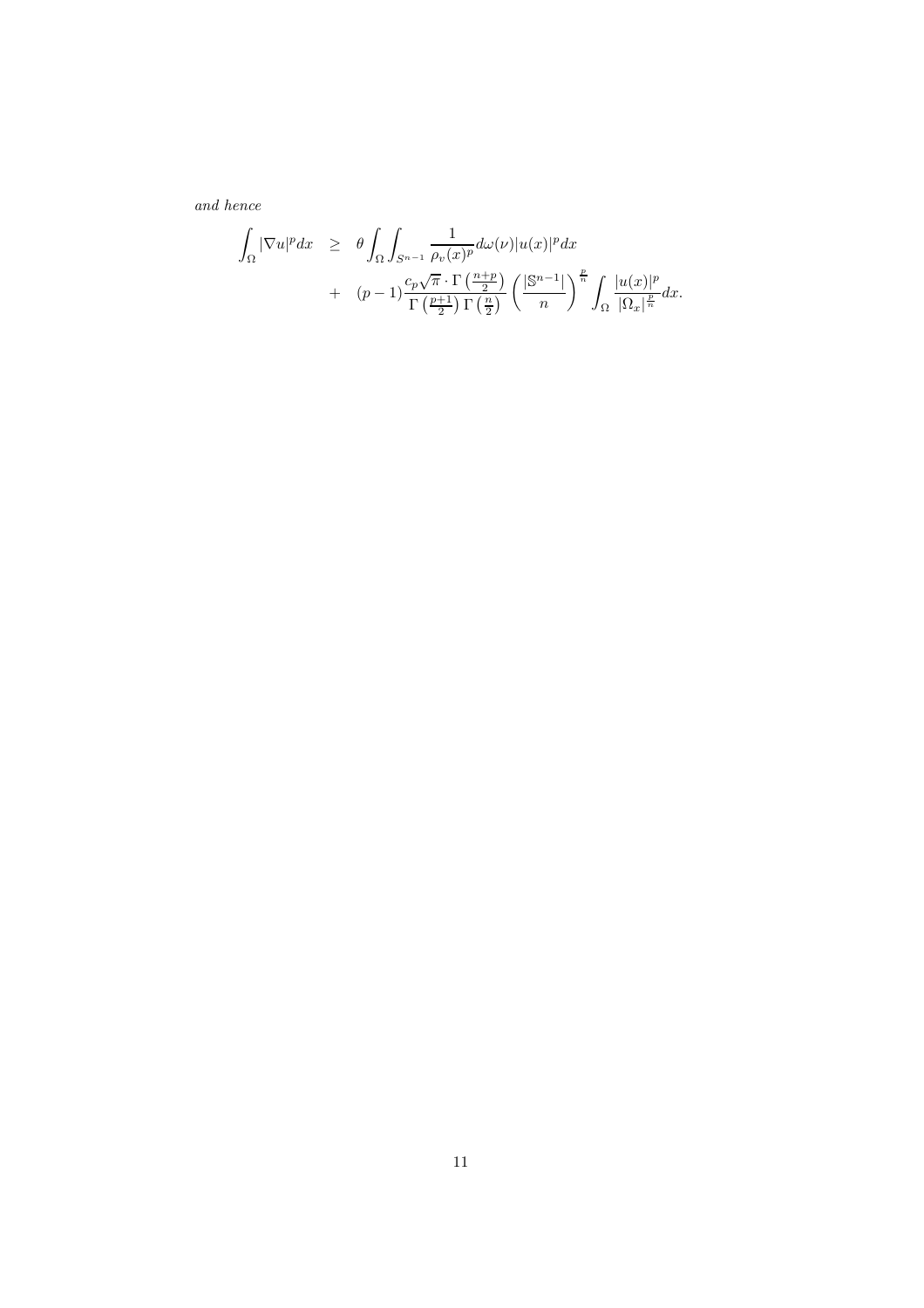## Chapter 2

# Hardy inequalities involving higher derivatives and weights

Here we will generalize the results in the previous chapter to include higher derivatives and vectorvalued functions. It turns out that it is fairly easy to derive these inequalities, but the question of finding optimal constants is far more subtle. The reason for considering the case of vectorvalued functions is that such inequalities may be useful when one studies systems of PDEs. In chapter 3 I will give some examples of applications to the Navier-Stokes equations.

Theorem 2.1 (Generalized Hardy inequality for vectorvalued functions). Let  $f$  be a real-valued, differentiable function on  $(0, b]$  for some  $b > 0$  such that

$$
\sup_{0 < t \le b} (t^{p-1}|f(t)| + t^p|f'(t)|) \le C
$$

for some constant C. Furthermore, let

$$
\mathbf{Z}(t)=(z_1(t),\ldots,z_m(t))
$$

where

$$
z_k(t) \in C^1[0,b]
$$
 and  $z_k(0) = 0$ ,  $k = 1, 2..., m$ .

Then we get the inequality

$$
\int_0^b |\mathbf{Z}'(t)|^p dt \ge \frac{1}{p^p} \frac{\left| \int_0^b f'(t) |\mathbf{Z}(t)|^p dt \right|^p}{\left( \int_0^b |f(t) - f(b)|^{\frac{p}{p-1}} |\mathbf{Z}(t)|^p dt \right)^{p-1}}
$$

Proof. Partial integration and Hölder gives us

$$
\left| \int_0^b f'(t) |\mathbf{Z}(t)|^p \right| = \left| \int_0^b (f(t) - f(b)) (|\mathbf{Z}(t)|^p)' dt \right|
$$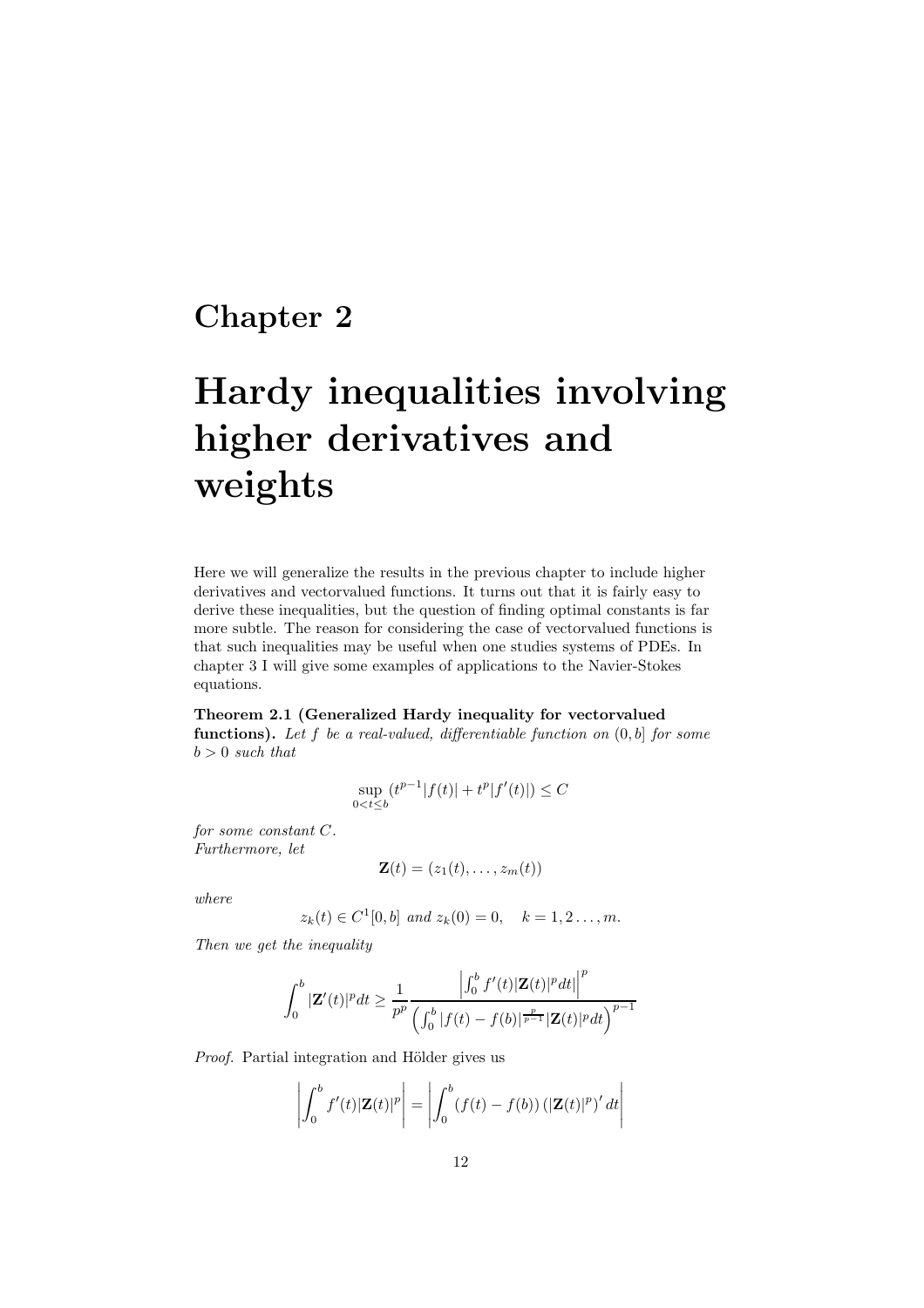$$
\begin{array}{lll} = & \left| \frac{p}{2} \int_0^b (f(t) - f(b)) |\mathbf{Z}(t)|^{p-2} \sum_{k=1}^m (z'_k(t) \bar{z}_k(t) + z_k(t) \bar{z}'_k(t)) dt \right| \\ \\ & \leq & p \int_0^b |f(t) - f(b)| |\mathbf{Z}(t)|^{p-1} |\mathbf{Z}'(t)| dt \\ \\ & \leq & p \left( \int_0^b |f(t) - f(b)|^{\frac{p}{p-1}} |\mathbf{Z}(t)|^p dt \right)^{\frac{p-1}{p}} \left( \int_0^b |\mathbf{Z}'(t)|^p \right)^{\frac{1}{p}} \end{array}
$$

 $\Box$ 

This gives us the desired result.

We may use exactly the same argument as in chapter 1 to get

**Theorem 2.2.** Let  $\mathbf{Z}(t) = (z_1(t), \ldots, z_m(t))$  where  $z_k(t) \in \stackrel{\circ}{W}^{1,p}(a,b), \quad k = 1, 2, \ldots, m, \text{ then}$ 

$$
\int_{a}^{b} |\mathbf{Z}'(t)|^{p} dt \geq \left(\frac{p-1}{p}\right)^{p} \left(\int_{a}^{b} \frac{|\mathbf{Z}(t)|^{p}}{\rho(t)^{p}} dt + \frac{p-1}{\left(\frac{b-a}{2}\right)^{p}} \int_{a}^{b} |\mathbf{Z}(t)|^{p} dt\right) \tag{2.1}
$$

where  $\rho(t)$  as usual denotes the distance to the boundary of  $(a, b)$ .

Corollary 2.1. Let  $\mathbf{Z}(t)$  be as in the theorem and have length = dim( $\Omega$ ) and let  $\mathbf{A}(t)$  be a unitary matrix with  $C^1$  components, then

$$
\int_{a}^{b} |(\mathbf{A}(\mathbf{t})\mathbf{Z}(\mathbf{t}))'(t)|^{p} dt \geq \left(\frac{p-1}{p}\right)^{p} \left(\int_{a}^{b} \frac{|\mathbf{Z}(\mathbf{t})|^{p}}{\rho(t)^{p}} dt + \frac{p-1}{\left(\frac{b-a}{2}\right)^{p}} \int_{a}^{b} |\mathbf{Z}(t)|^{p} dt\right)
$$
  
Proof. Just apply the theorem with the vector  $\mathbf{A}(\mathbf{t})\mathbf{Z}(\mathbf{t})$ .

*Proof.* Just apply the theorem with the vector  $\mathbf{A}(\mathbf{t})\mathbf{Z}(\mathbf{t})$ .

Using the same notation and argument as in chapter 1 we get

**Theorem 2.3.** Let 
$$
\Omega
$$
 be an open domain in  $\mathbb{R}^n$  and  
\n
$$
\mathbf{Z}(x) = (z_1(x), \dots, z_m(x)) \text{ where } z_k(x) \in W^{1,p}(\Omega), \quad k = 1, 2, \dots, m, \text{ then}
$$
\n
$$
\int_{\Omega} |\partial_{\nu} \mathbf{Z}(x)|^p dx \ge c_p \left( \int_{\Omega} \frac{|\mathbf{Z}(x)|^p}{\rho_{\nu}(x)^p} dx + (p-1) \int_{\Omega} \left( \frac{2}{D_{\nu}(x)} \right)^p |\mathbf{Z}(x)|^p dx \right).
$$

From now on I always assume that the domain in question is convex. If we integrate (with respect to  $\nu$ ) both sides of the inequality above over  $S^{n-1}$ (normalized surface measure) as in chapter 1, we may estimate the right hand side by below in exactly the same way as in chapter 1. The left hand sides is equal to

$$
\int_{\Omega}\int_{S^{n-1}} |(\nu \cdot \nabla z_1(x), \ldots, \nu \cdot \nabla z_m(x))|^p d\omega(\nu) dx.
$$

The inner integral is

$$
\int_{S^{n-1}} (|\nabla z_1|^2 |\cos(\nu, \nabla z_1)|^2 + \ldots + |\nabla z_m|^2 |\cos(\nu, \nabla z_m)|^2))^{p/2} d\omega(\nu)
$$

We would like to estimate this from above by

$$
|\nabla \mathbf{Z}(x)|^p \int_{S^{n-1}} |\cos(v, e_1)|^p d\omega(v)
$$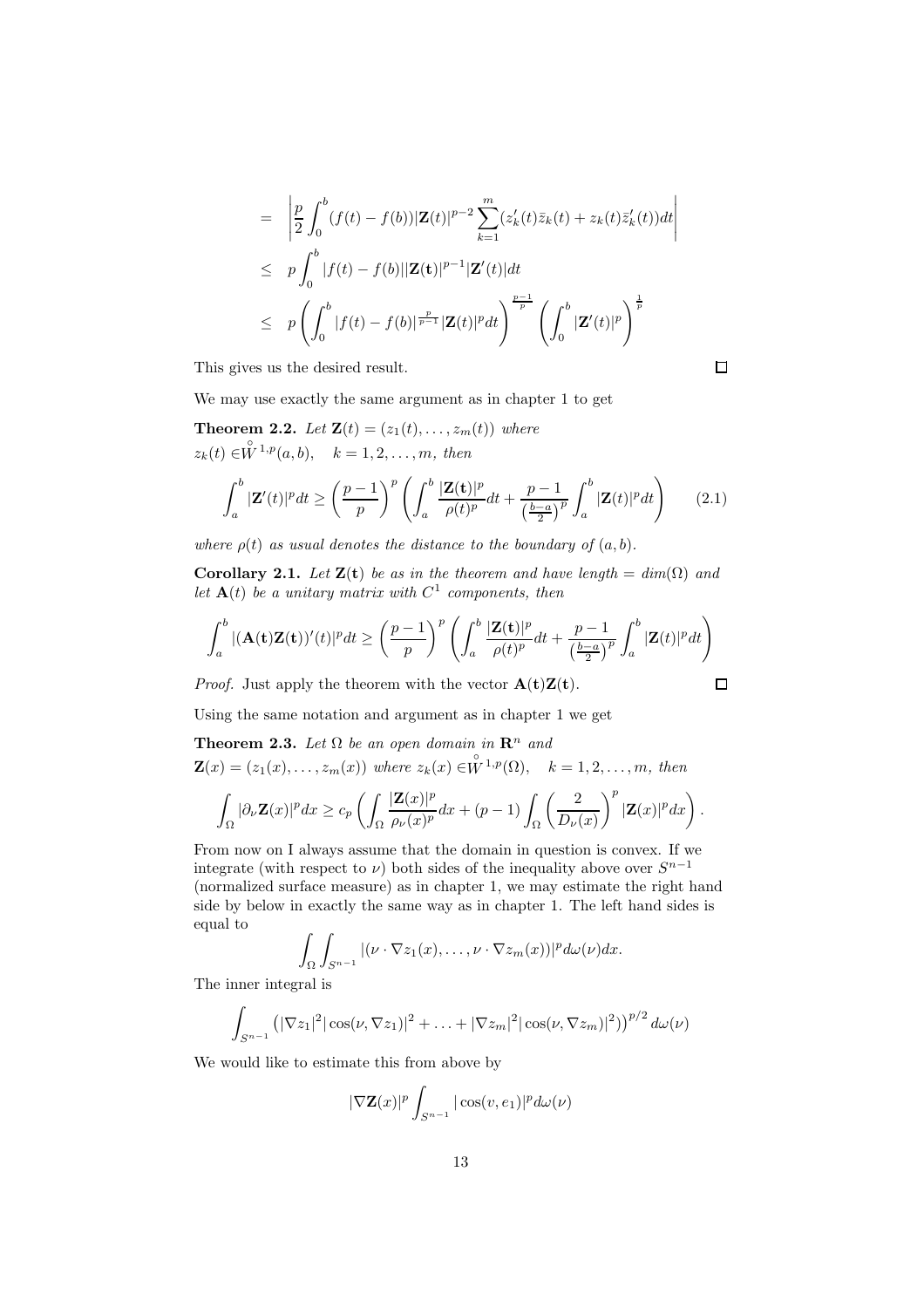where

$$
|\nabla \mathbf{Z}|^p = \left(\sum_{k=1}^m \sum_{j=1}^n |\frac{\partial z_k}{\partial x_j}|^2\right)^{\frac{p}{2}} \text{ and } e_1 \in S^{n-1} \text{ is an arbitrary vector }.
$$

If  $p \geq 2$ , then we can use the convexity of  $f(x) = x^{\frac{p}{2}}$  to get

$$
\int_{S^{n-1}} \left( |\nabla z_1|^2 |\cos(\nu, \nabla z_1)|^2 + \ldots + |\nabla z_m|^2 |\cos(\nu, \nabla z_m)|^2 \right)^{p/2} d\omega(\nu)
$$
\n
$$
\leq |\nabla \mathbf{Z}(x)|^p \int_{S^{n-1}} \frac{|\nabla z_1|^2}{\sum_{k=1}^m |\nabla z_k|^2} |\cos(\nu, \nabla z_1)|^p
$$
\n
$$
+ \ldots + \frac{|\nabla z_m|^2}{\sum_{k=1}^m |\nabla z_k|^2} |\cos(\nu, \nabla z_m)|^p) d\omega(\nu)
$$
\n
$$
= |\nabla \mathbf{Z}(x)|^p \int_{S^{n-1}} |\cos(\nu, e_1)|^p d\omega(\nu).
$$

Altogether, we get the inequality

$$
\int_{\Omega} |\nabla \mathbf{Z}(x)|^p dx \geq \left(\frac{p-1}{p}\right)^p \int_{\Omega} \frac{|\mathbf{Z}(x)|^p}{\rho(x)^p} dx + \frac{a(p,n)}{|\Omega|^{\frac{p}{n}}} \int_{\Omega} |\mathbf{Z}(x)|^p dx.
$$

where  $a(p, n)$  is the same constant as in chapter 1. Note that the length of the vector  $\mathbf{Z}(x)$  is arbitrary.

This proof does not work if  $1 \le p < 2$   $(f(x) = x^{\frac{p}{2}})$  because fails to be convex). In [21] P.E.Sobolevskii proves this inequality for all  $p \geq 1$ , but without the remainder term and where the length of the vectors equals the dimension of Ω. I therefore suspect that it might be possible to prove the above theorem also when  $1 \leq p < 2$ .

**Corollary 2.2.** Let  $u \in C_0^{\infty}(\Omega)$   $2 \leq p < \infty$  ( $\Omega$  convex) then

$$
\int_{\Omega} |\nabla_2 u| \ge \left(\frac{p-1}{p}\right)^p \int_{\Omega} \frac{|\nabla u|^p}{\rho(x)^p} dx + \frac{a(p,n)}{|\Omega|^{\frac{p}{n}}} \int_{\Omega} |\nabla u|^p. \tag{2.2}
$$

 $\Box$ 

*Proof.* Just put  $Z = \nabla u$  in the previous theorem.

We shall now generalize the above theorem and the ones in chapter one to higher derivatives.

**Theorem 2.4.** Let  $U(t)$  be a vector of arbitrary length m, with components  $u_k(t) \in \overset{\circ}{W}{}^{n,p}(a,b)$ . Furthermore, let  $d \in [0, np - 1)$  be parameter. Then we have the following generalization of theorem (1.1).

$$
\int_a^b \frac{|\mathbf{U}'(t)|^p}{\rho(t)^{(n-1)p-d}} dt \ge \left(\frac{np-d-1}{p}\right)^p \left(\int_a^b \frac{|\mathbf{U}(t)|^p}{\rho(t)^{np-d}} dt + \frac{p-1}{\left(\frac{b-a}{2}\right)^{np-d}} \int_a^b |\mathbf{U}(t)|^p dt\right).
$$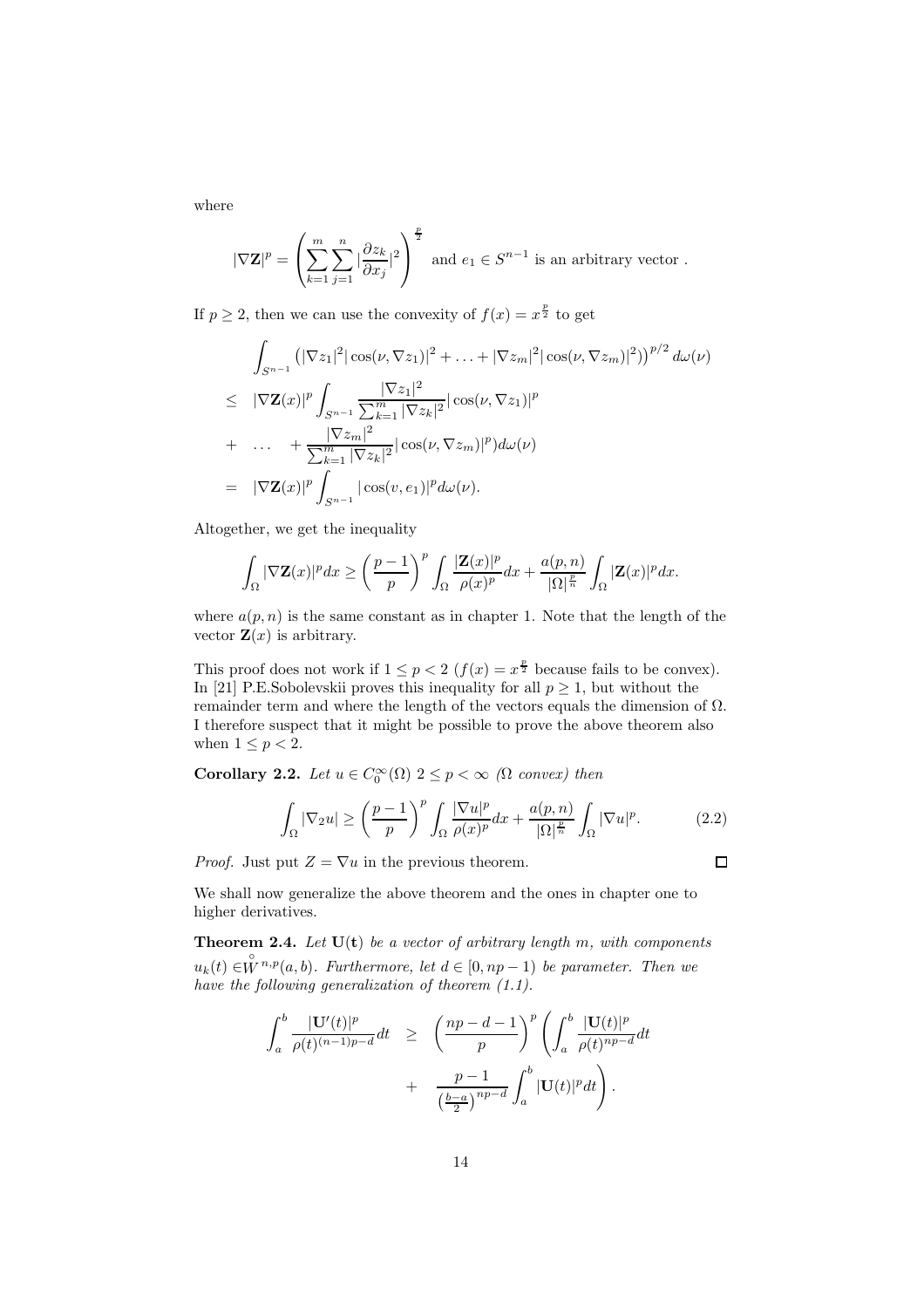*Proof.* We may assume that the interval in question is  $[0, 2b]$ . Let  $u_k(t) \in C^n[0, b]$  where

 $u_k(0) = u'_k(0) = \ldots = u_k^{(n-1)}$  $k^{(n-1)}(0) = 0, \quad k = 1, \ldots, m.$ Partial integration gives (note that the boundary terms vanishes due to the boundary conditions on U)

$$
\int_{0}^{b} \frac{|\mathbf{U}(t)|^{p}}{t^{np-a}} dt
$$
\n
$$
\leq \frac{1}{np-a-1} \int_{0}^{b} \left( \frac{1}{t^{np-a-1}} - \frac{1}{b^{np-a-1}} \right) (|\mathbf{U}(t)|^{p})' | dt
$$
\n
$$
\leq \frac{p}{np-a-1} \int_{0}^{b} \left( \frac{1}{t^{np-a-1}} - \frac{1}{b^{np-a-1}} \right) |\mathbf{U}(t)|^{p-1} |\mathbf{U}'(t)| dt
$$
\n
$$
= \frac{p}{np-a-1} \int_{0}^{b} \left( \frac{1}{t^{np-a-1}} - \frac{1}{b^{np-a-1}} \right)^{\frac{p-1}{p}} t^{-\frac{p-1}{p}} |\mathbf{U}(t)|^{p-1}
$$
\n
$$
\cdot \left( \frac{1}{t^{np-a-1}} - \frac{1}{b^{np-a-1}} \right)^{\frac{1}{p}} t^{\frac{p-1}{p}} |\mathbf{U}'(t)| dt
$$
\n
$$
\leq \frac{p}{np-a-1} \left( \int_{0}^{b} \left( \frac{1}{t^{np-a-1}} - \frac{1}{b^{np-a-1}} \right) \frac{1}{t} |\mathbf{U}(t)|^{p} dt \right)^{\frac{p-1}{p}}
$$
\n
$$
\cdot \left( \int_{0}^{b} \left( \frac{1}{t^{np-a-1}} - \frac{1}{b^{np-a-1}} \right) t^{p-1} |\mathbf{U}'(t)|^{p} dt \right)^{\frac{1}{p}},
$$

hence we have

$$
\int_0^b \left( \frac{1}{t^{np-a-1}} - \frac{1}{b^{np-a-1}} \right) t^{p-1} |\mathbf{U}'(t)|^p dt \ge
$$
  

$$
\ge \left( \frac{np-a-1}{p} \right)^p \frac{\left( \int_0^b \frac{|\mathbf{U}(t)|^p}{t^{np-a}} dt \right)^p}{\left( \int_0^b \left( \frac{1}{t^{np-a-1}} - \frac{1}{b^{np-a-1}} \right) \frac{1}{t} |\mathbf{U}(t)|^p dt \right)^{p-1}}
$$

The inequality

$$
\frac{A^p}{B^{p-1}} \ge pA - (p-1)B, \quad A, B \ge 0
$$

gives

$$
\int_0^b \left( \frac{1}{t^{np-a-1}} - \frac{1}{b^{np-a-1}} \right) t^{p-1} |\mathbf{U}'(t)|^p dt
$$
  
\n
$$
\geq D(a, p, n) \int_0^b \frac{|\mathbf{U}(t)|^p}{t^{np-a}} dt +
$$
  
\n+(p-1)D(a, p, n) 
$$
\int_0^b \left( \frac{1}{t^{np-a}} - \left( \frac{1}{t^{np-a-1}} - \frac{1}{b^{np-a-1}} \right) \frac{1}{t} \right) |\mathbf{U}(t)|^p dt, \quad (2.3)
$$
  
\nhere

 $w$ he

$$
D(a, p, n) = \left(\frac{np - a - 1}{p}\right)^p
$$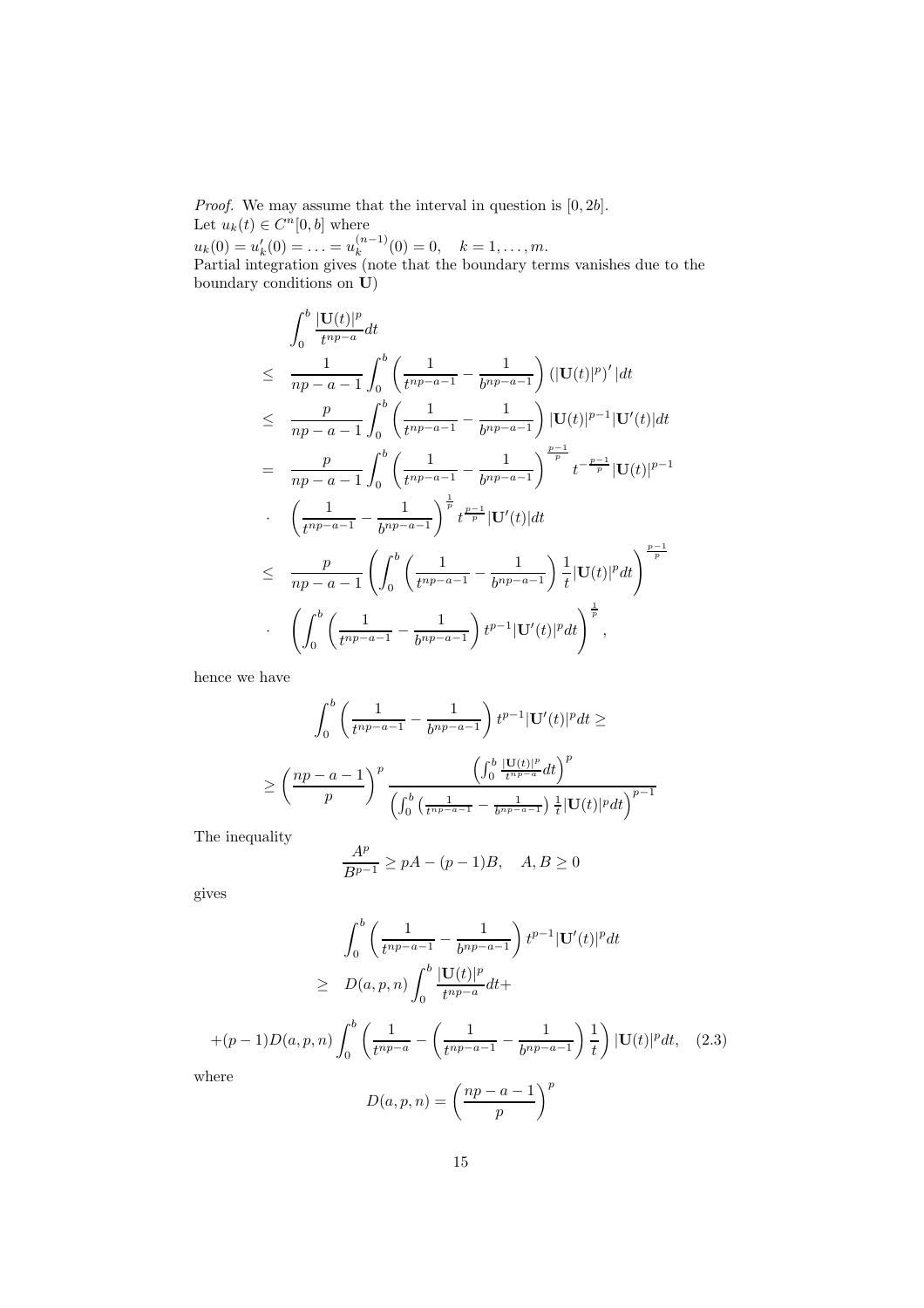A crude estimate gives us

$$
\int_0^b \frac{|\mathbf{U}'(t)|^p}{t^{(n-1)p-a}} \ge \left(\frac{np-a-1}{p}\right)^p \left(\int_0^b \frac{|\mathbf{U}(t)|^p}{t^{np-a}} dt + \frac{p-1}{b^{np-a}} \int_0^b |\mathbf{U}(t)|^p dt\right).
$$

The same argument as in chapter 1 leads to

$$
\int_{a}^{b} \frac{|\mathbf{U}'(t)|^{p}}{\rho(t)^{(n-1)p-a}} \geq \left(\frac{np-a-1}{p}\right)^{p} \left(\int_{a}^{b} \frac{|\mathbf{U}(t)|^{p}}{\rho(t)^{np-a}} dt + \frac{p-1}{\left(\frac{b-a}{2}\right)^{np-a}} \int_{a}^{b} |\mathbf{U}(t)|^{p} dt\right)
$$

valid for every  $\mathbf{U}(t)$  with components in  $\overset{\circ}{W}{}^{n,p}(a,b)$ .

Remark : From inequality (2.3) we get

$$
\int_0^b \frac{|\mathbf{U}'(t)|^p}{t^{(n-1)p-a}} dt - \frac{1}{b^{np-1}} \int_0^b t^{p+a-1} |\mathbf{U}'(t)|^p dt \ge
$$
  

$$
D(a, p, n) \int_0^b \frac{|\mathbf{U}(t)|^p}{t^{np-a}} dt + \frac{(p-1)D(a, p, n)}{b^{np-1}} \int_0^b t^{a-1} |\mathbf{U}(t)|^p dt.
$$

This inequality was independently obtained by F. Colin and Y. Hupperts [5] in the case  $n = 1, p = 2$  and U is a scalar valued function compactly supported in  $(0, b)$ . They used it along with other lemmas to prove some results concerning weighted Hardy inequalities in higher dimensions.

**Remark 2:** If we put  $n = 1, d = 0$  we get theorem 1.1 as an immediate corollary.

The above theorem can be used to generalize the Hardy inequality in the previous chapter to higher derivatives.

**Corollary 2.3.** Let  $V(t)$  be a vector of arbitrary length with components in  $\stackrel{\circ}{W}{}^{m,p}(a,b)$ . Then

$$
\int_{a}^{b} |\mathbf{V}^{(m)}(t)|^{p} dt \ge \sum_{k=0}^{m} \frac{A_{k,m}(p)}{(b-a)^{kp}} \int_{a}^{b} \frac{|\mathbf{V}(t)|^{p}}{\rho(t)^{(m-k)p}} dt,
$$
\n(2.4)

where  $A_{k,m}(p)$  are positive constants and the leading constant is

$$
A_{0,m}(p) = \prod_{k=1}^{m} \left(\frac{kp-1}{p}\right)^p
$$

Proof. Estimate the left hand side of (2.4) by below by using the above theorem with  $d = 0, m = 1$  and  $U(t) = V^{(m-1)}(t)$  to get

$$
\int_a^b |\mathbf{V}^{(m)}(t)|^p dt \ge c_p \left( \int_a^b \frac{|\mathbf{V}^{(m-1)}(t)|^p}{\rho(t)^p} dt + \frac{p-1}{\left(\frac{b-a}{2}\right)^p} \int_a^b |\mathbf{V}^{(m-1)}(t)|^p dt \right).
$$

 $\Box$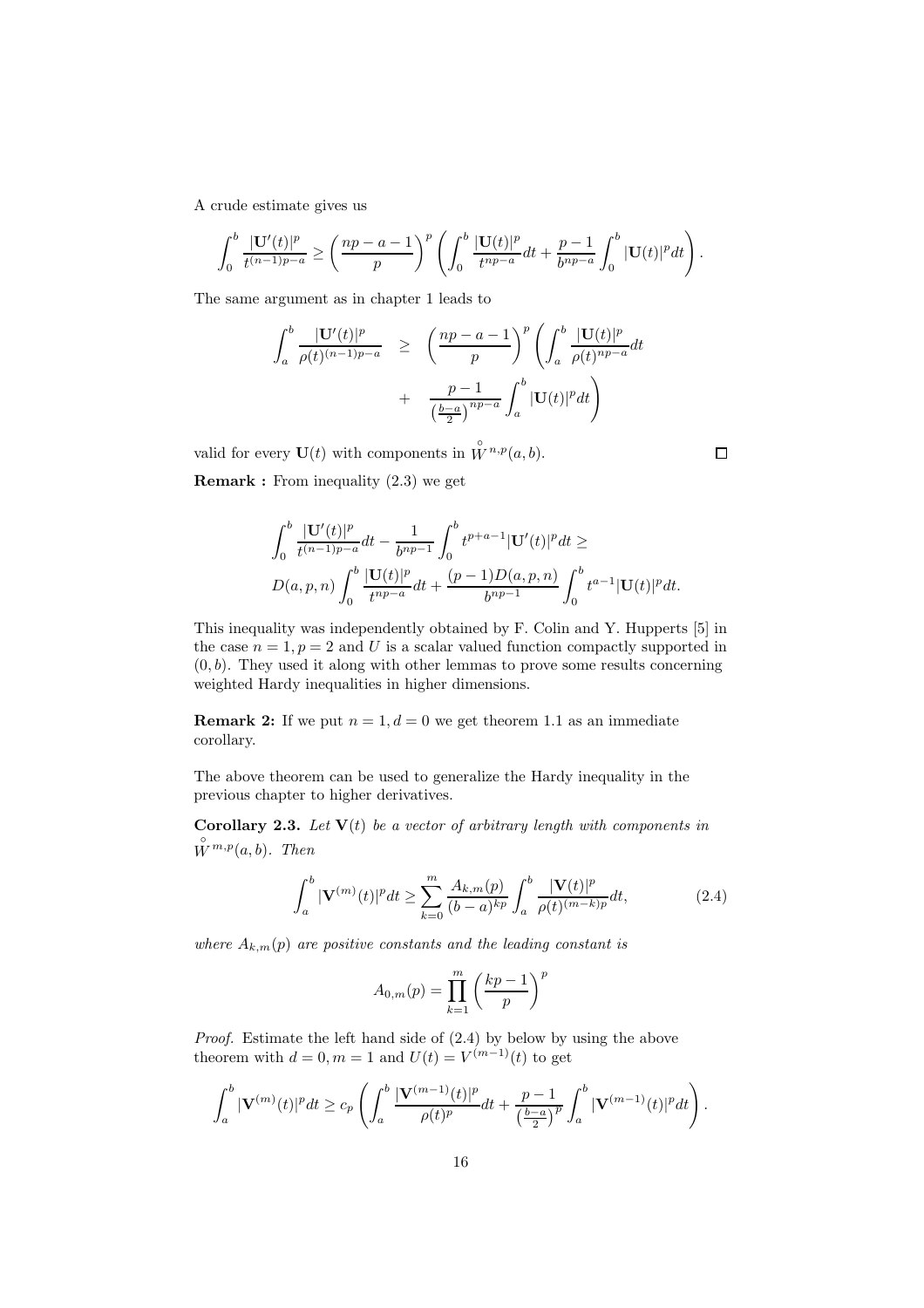Now we make repeated use of the theorem to estimate the two terms in the right hand side until we get an expression without any derivatives of V involved. We arrive at an expression of the form (2.4).

As an example, in the case  $m = 2$  we get

$$
\int_{a}^{b} |\mathbf{U}''(t)|^{p} dt
$$
\n
$$
\geq D_{1}(p) \int_{a}^{b} \frac{|\mathbf{U}(t)|^{p}}{\rho(t)^{2p}} dt + \frac{D_{2}(p)}{\left(\frac{b-a}{2}\right)^{p}} \int_{a}^{b} \frac{|\mathbf{U}(t)|^{p}}{\rho(t)^{p}} dt + \frac{D_{3}(p)}{\left(\frac{b-a}{2}\right)^{2p}} \int_{a}^{b} |\mathbf{U}(t)|^{p} dt,
$$

 $\Box$ 

where

$$
D_1(p) = \left(\frac{p-1}{p}\right)^p \left(\frac{2p-1}{p}\right)^p, \quad D_2(p) = \left(\frac{p-1}{p}\right)^{2p} (p-1) \text{ and}
$$

$$
D_3 = \left(\frac{p-1}{p}\right)^p \left(\frac{2p-1}{p}\right)^p (p-1) + \left(\frac{p-1}{p}\right)^{2p} (p-1)^2.
$$

An open question here is the problem of finding the optimal sequence of constants  $\{A_k(p)\}_0^n$  in the corollary above. Optimal here means that we want an optimal  $A_0(p)$  and with this constant given, we seek an optimal  $A_1(p)$  and so on.

As far as I know, the problem is still unsettled even in the case  $n = 1$ . In this case the leading optimal constant is well known, however, and equals  $(p-1)^p/p^p$ , but the second constant is unknown.

**Theorem 2.5.** Let  $U(x)$  be a vector with components in  $\overset{\circ}{W}^{m,p}(\Omega)$ , where  $\Omega$  is an open domain in  $\mathbb{R}^n$  then

$$
\int_{\Omega} |\nabla_m \mathbf{U}|^p dx \ge A_{0,m}(p) \int_{\Omega} \int_{\mathbb{S}^{n-1}} \frac{1}{\rho_{\nu}(x)^{mp}} d\omega |\mathbf{U}(x)|^p dx \n+ \left( \sum_{k=1}^m \frac{A_{k,m}(p)}{2^{kp}} \right) \left( \frac{|\mathbb{S}^{n-1}|}{n} \right)^{\frac{mp}{n}} \int_{\Omega} \frac{|\mathbf{U}(x)|^p}{|\Omega_x|^{\frac{mp}{n}}} dx,
$$

where

$$
|\nabla_m \mathbf{U}|^p = \left(\sum_{k=1}^M \sum_{|\alpha|=m} |D^{\alpha} u_k|^2\right)^{\frac{p}{2}}, \quad \mathbf{U} = (u_1, \dots, u_M).
$$

Proof. If we apply our usual method to "translate" the inequality in the theorem to higher dimensions, we get

$$
\int_{\Omega} \int_{S^{n-1}} |\partial_{\nu}^{m} \mathbf{U}(x)|^{p} d\omega(\nu) dx
$$
\n
$$
\geq \sum_{k=0}^{m} \frac{A_{k,m}(p)}{2^{kp}} \int_{\Omega} \int_{S^{n-1}} \left(\frac{2}{D_{\nu}(x)}\right)^{kp} \frac{1}{\rho_{\nu}(x)^{(m-k)p}} d\omega |\mathbf{U}(x)|^{p} dx
$$

where  $\partial_{\nu}^{2}$  is the m:th order directional derivative in the direction  $\nu$ .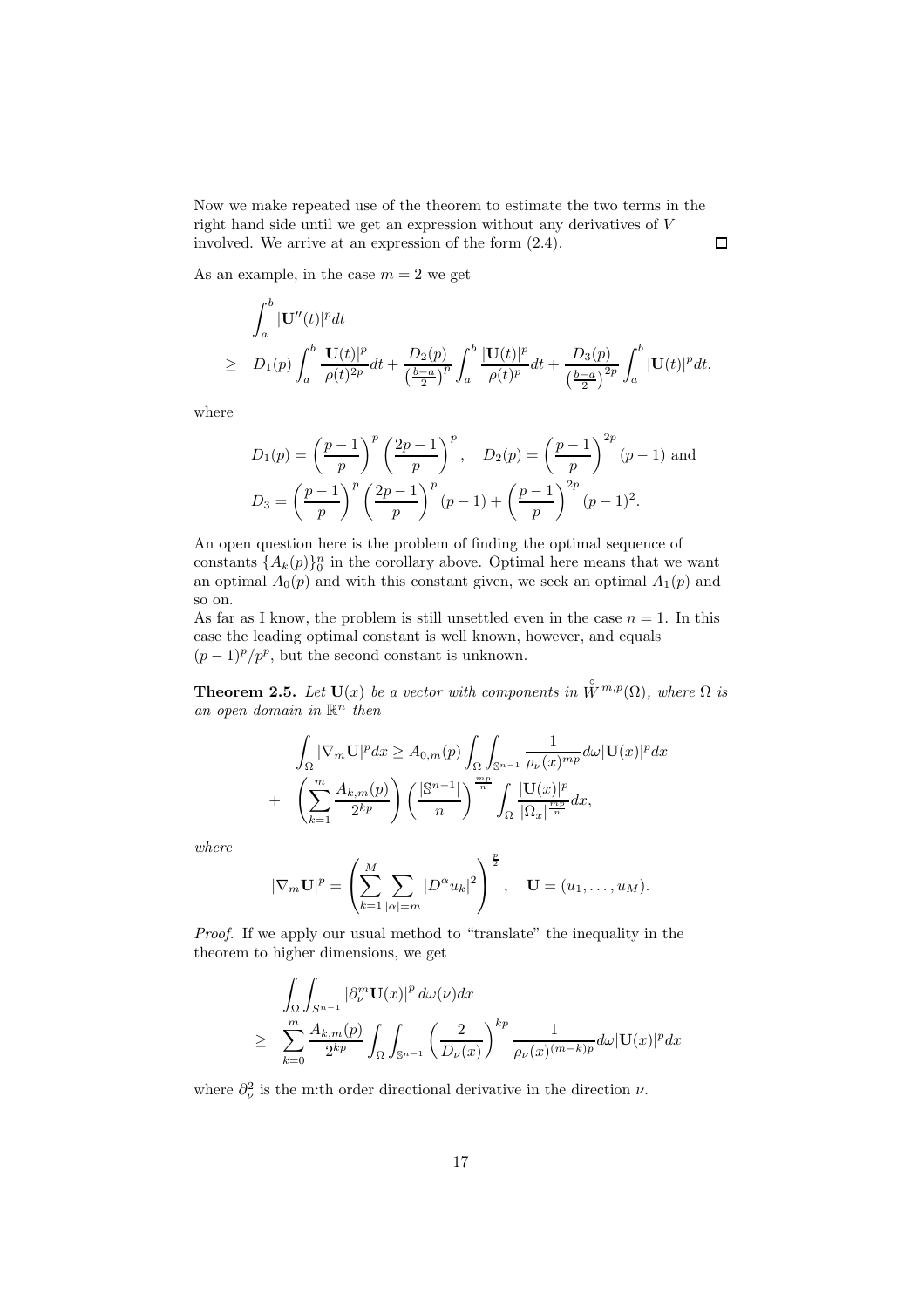By lemma 1.6 we have

$$
\int_{\mathbb{S}^{n-1}} \left(\frac{2}{D_{\nu}(x)}\right)^{kp} \frac{1}{\rho(x)^{(m-k)p}} d\omega \ge \int_{\mathbb{S}^{n-1}} \left(\frac{2}{D_{\nu}(x)}\right)^{mp} d\omega \ge \left(\frac{n|\Omega_x|}{|\mathbb{S}^{n-1}|}\right)^{-\frac{mp}{n}}.
$$

By Cauchy-Schwarz inequality we have the estimate

$$
|\partial_{\nu}^{m} \mathbf{U}(x)|^{p} \leq |\nabla_{m} \mathbf{U}|^{p} (v_{1}^{2} + \cdots v_{n}^{2})^{\frac{mp}{2}} = |\nabla_{m} \mathbf{U}|^{p}.
$$

Hence we arrive at 2.5.

As before the inequality becomes more pleasant when  $\Omega$  is convex :

Corollary 2.4. Let U be as above and let  $\Omega$  be convex domain, then

$$
\int_{\Omega} |\nabla_m \mathbf{U}|^p dx \ge A_{0,m}(p) \frac{\Gamma\left(\frac{mp+1}{2}\right) \Gamma\left(\frac{n}{2}\right)}{\sqrt{\pi} \cdot \Gamma\left(\frac{n+mp}{2}\right)} \int_{\Omega} \frac{|\mathbf{U}(x)|^p}{\delta(x)^{mp}} dx
$$

$$
+ \left(\sum_{k=1}^m \frac{A_{k,m}(p)}{2^{kp}}\right) \left(\frac{|\mathbb{S}^{n-1}|}{n|\Omega|}\right)^{\frac{mp}{n}} \int_{\Omega} |\mathbf{U}(x)|^p dx.
$$

The constant appearing in front of the integral in the leading term on the RH-side above is not the best possible. In the case  $m = 1$  we know from [21] that  $(p-1)^p/p^p$  is optimal. The coefficient in front of the second integral is as far as I know still not known for any  $m$  in any dimension. However, some partial results on in this issue has been obtained. In a paper by G.Barbatis, S. Filippas and A.Tertikas (see [2]) they show that when  $\Omega$  is the unit ball in  $\mathbb{R}^n$ , B,  $p = 2$  and u scalar valued we have

$$
C_n := \inf_{u \in \overset{\circ}{\mathbf{W}}^{n,2}(B)} \frac{\int_B |\nabla u|^2 dx - \frac{1}{4} \int_B \frac{|u|^2}{\rho(x)^2} dx}{\int_B |u|^2 dx} \ge \mu_2 + \frac{(n-1)(n-3)}{4},
$$

where  $\mu_2 \approx 5.783$  is the first eigenvalue of the Dirichlet Laplacian for the unit disk in  $\mathbb{R}^2$ . They also proved that when  $n = 3, C_n = \mu_2$ .

For arbitrary m one might expect  $A_{0,m}(p)$  to be the best constant. If that is the case, then it cannot be proved by refining the estimate of integral

$$
\int_{S^{n-1}} \left|\partial_{\nu}^m \mathbf{U}(x)\right|^p d\omega(\nu)
$$

appearing in the proof of the theorem which the following counterexample shows :

Let the dimension  $n = 2$ ,  $m = 2$  and let  $U(x) = u(x)$  be scalar valued. Now suppose  $x = x_0 \in \Omega$  is such that

$$
\frac{\partial^2 u(x_0)}{\partial x_1 \partial x_1} = \frac{\partial^2 u(x_0)}{\partial x_2 \partial x_2} = 1, \quad \frac{\partial^2 u(x_0)}{\partial x_1 \partial x_2} = 0.
$$

Then

$$
\int_{S^1} |\partial_v^2 u(x_0)|^2 d\omega(\nu) = \int_{S^1} (v_1 + v_2)^2 d\omega(\nu) |\nabla_2 u(x_0)|^2 = |\nabla_2 u(x_0)|^2,
$$

but  $|\nabla_2 u(x_0)|^2$  is greater than

$$
\frac{\Gamma\left(\frac{5}{2}\right)}{\sqrt{\pi}\Gamma(3)}|\nabla_2 u(x_0)|^2 = \frac{3}{4}.
$$

 $\Box$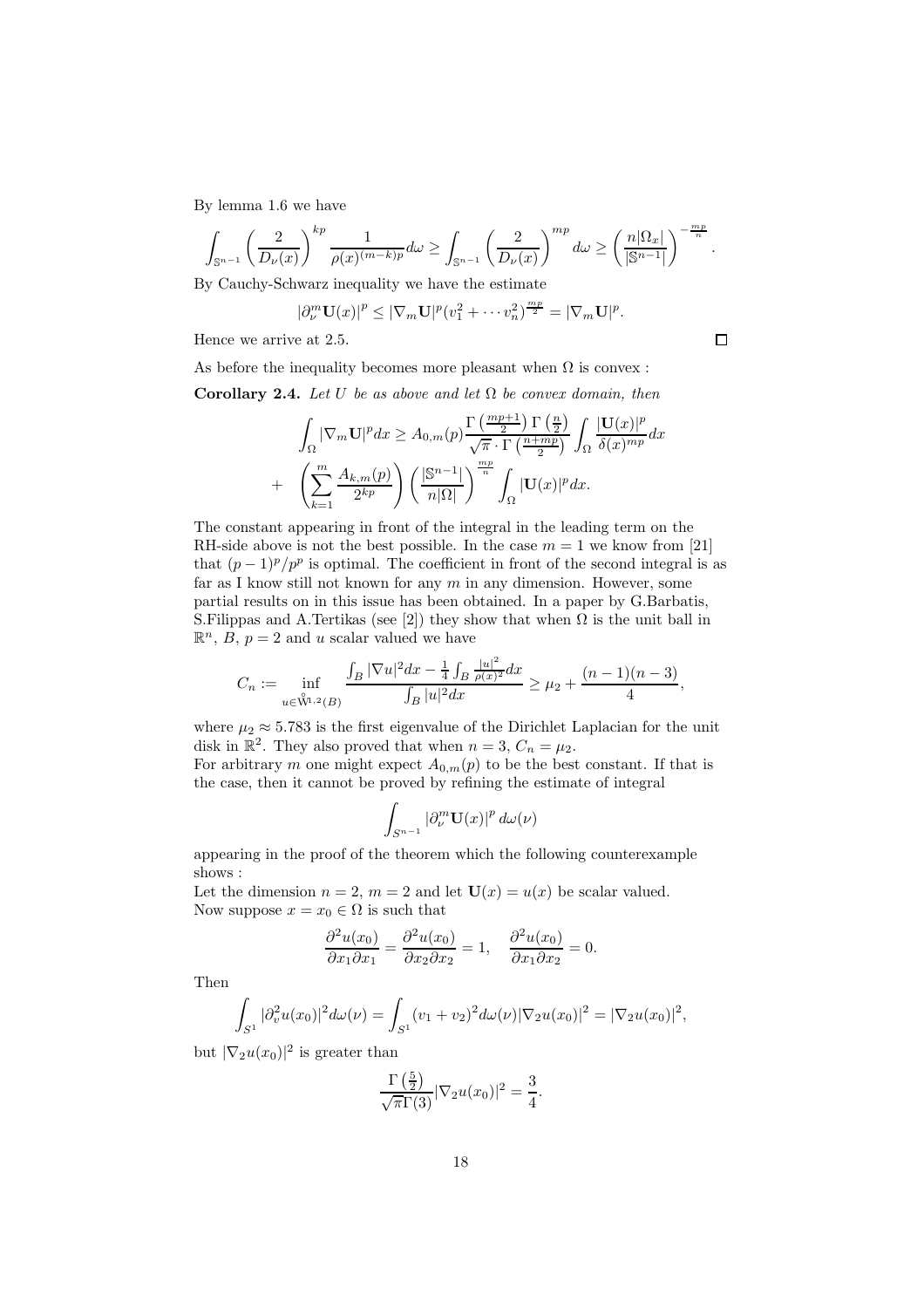## Chapter 3

# Hardy inequalities in conic domains

In the previous chapters we have considered inequalities in convex domains where we were able to add remainder terms when the domain in question was bounded. Here we will consider inequalities in conic unbounded domains. In this case it is natural to consider two distance functions instead of one as before, namely the distances to each of the two sides of the cone. In [19] Mazya consider the special case where the cone is a half space and obtain the following inequality

$$
\int_{\mathbb{R}^n_+} (\nabla u)^2 dx \ge \frac{1}{4} \int_{\mathbb{R}^n_+} \frac{u^2}{x_n^2} + \frac{1}{16} \int_{\mathbb{R}^n_+} \frac{u^2}{(x_{n-1}^2 + x_n^2)^{1/2} |x_n|} dx,
$$

where  $u \in C_0^{\infty}(\mathbb{R}^n_+)$ . Here we will use analogous methods to get inequalities for arbitrary cones.

**Theorem 3.1.** Let  $u \in C^{\infty}(\Omega)$ , where  $\Omega$  is the first quadrant of  $\mathbb{R}^2$  and let u be equal to 0 near the origin and for large  $|x|$ . Let a be a parameter not equal to 2. Then we have

$$
\int_{\Omega} \frac{|u|^p}{(x_1^2 + x_2^2)^{\frac{a}{2}}} dx \le C_1(a, p) \int_{\Omega} |\nabla u|^p (x_1^2 + x_2^2)^{\frac{p-a}{2}} dx, \tag{3.1}
$$

where

$$
C_1(a,p) = \left(\frac{p}{|2-a|}\right)^{\frac{p}{p-1}}.
$$

Proof. We use polar coordinates and integrate by parts to get

$$
\int_{\Omega} \frac{|u|^p}{(x_1^2 + x_2^2)^{\frac{a}{2}}} dx = \int_{\theta}^{\frac{\pi}{2} - \theta} \int_0^{\infty} |u|^p r^{1-a} dr d\theta
$$
\n
$$
\leq \frac{p}{|2 - a|} \int_{\theta}^{\frac{\pi}{2} - \theta} \int_0^{\infty} |\frac{\partial u}{\partial r}| |u|^{p-1} r^{2-a} dr d\theta
$$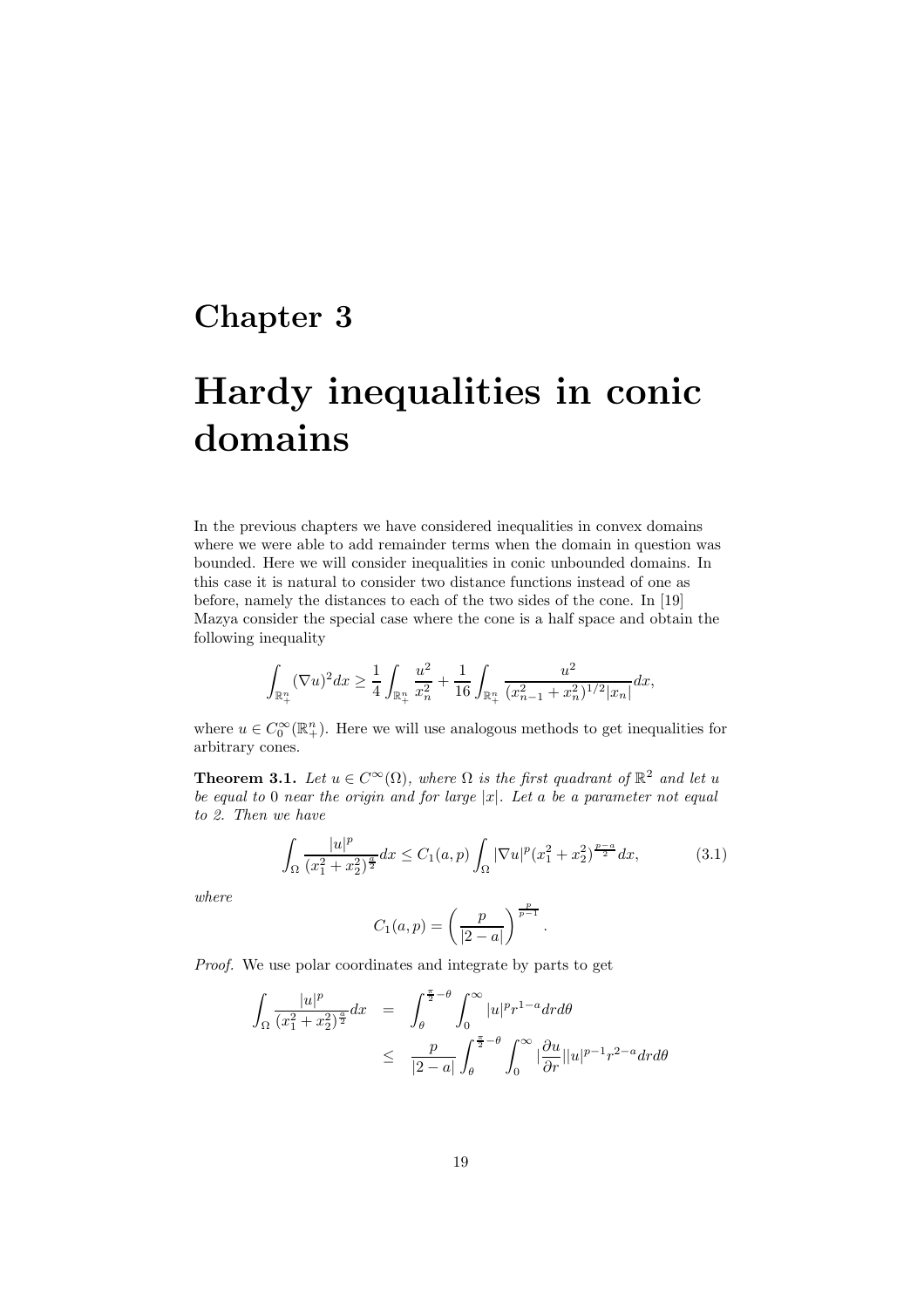$$
\leq \frac{p}{|2-a|} \left( \int_{\theta}^{\frac{\pi}{2}-\theta} \int_0^{\infty} |u|^p \frac{r}{r^a} dr d\theta \right)^{\frac{1}{p}} \left( \int_{\theta}^{\frac{\pi}{2}-\theta} \int_0^{\infty} |\frac{\partial u}{\partial r}|^p r^{p-a+1} dr d\theta \right)^{\frac{p-1}{p}}
$$
  

$$
\leq \frac{p}{|2-a|} \left( \int_{\Omega} \frac{|u|^p}{(x_1^2+x_2^2)^{\frac{a}{2}}} dx \right)^{\frac{1}{p}} \left( \int_{\Omega} |\nabla u|^p (x_1^2+x_2^2)^{\frac{p-a}{2}} \right)^{\frac{p-1}{p}}.
$$

Now rise both sides to the power  $\frac{p}{p-1}$  to get inequality 3.1.

**Corollary 3.1.** Let  $u \in C_0^{\infty}(\Omega)$ , where  $\Omega = \Omega(\theta)$  is the cone in the first quadrant of  $\mathbb{R}^2$  with vertex in the origin and where the angle between the first (second) boundary line of  $\Omega(\theta)$  and the y-axis (x-axis) is equal to  $\theta$ . We then have the inequality

$$
\int_{\Omega} \frac{|u|^p}{(x_1^2 + x_2^2)^{\frac{a}{2}}} dx \le C_2(\theta) \int_{\Omega} |\nabla u|^p (x_1 x_2)^{\frac{p-a}{2}} dx.
$$

*Proof.* Use inequality 3.1 and observe that  $x_1^2 + x_2^2 \le 2x_1x_2 \tan \theta$  in  $\Omega(\theta)$  $\Box$ 

Theorem 3.2. Let u be as in the last corollary. Then we have the following inequality

$$
C_2(\theta) \int_{\Omega} \frac{|u|^2}{(x_1^2 + x_2^2)^{\frac{1}{2}} (x_1 x_2)^{\frac{1}{2}}} dx + \frac{3}{16} \int_{\Omega} \left(\frac{1}{x_1^2} + \frac{1}{x_2^2}\right) u(x)^2 dx \le \int_{\Omega} |\nabla u|^2 dx. \tag{3.2}
$$

where

$$
C_2(\theta) = \frac{1}{4\sqrt{2\tan\theta}}.
$$

*Proof.* Put  $a = 1$  and  $p = 2$  in the last corollary and substitute  $u(x) = (x_1 x_2)^{-1/4} v(x)$  to get

$$
C_2(\theta) \int_{\Omega} \frac{|v|^2}{(x_1^2 + x_2^2)^{\frac{1}{2}} (x_1 x_2)^{\frac{1}{2}}} dx
$$
  
\n
$$
\leq \int_{\Omega} \frac{1}{16} \left( \frac{1}{x_1^2} + \frac{1}{x_2^2} \right) v(x)^2 + |\nabla v|^2 - \frac{1}{2} \frac{1}{x_1} v \frac{\partial v}{\partial x_1} - \frac{1}{2} \frac{1}{x_2} v \frac{\partial v}{\partial x_2} dx.
$$

Now integrate by parts to get (3.2)

It would be interesting to know if it is possible to get the same inequality as in the corollary in the quarter plane, but with a positive contant instead of  $C_2(\pi/2) = 0.$ 

**Theorem 3.3.** Let  $v$  be compactly supported in the set

$$
\Omega = \{x_1 \ge 0, \dots, x_n \ge 0\} \subset \mathbb{R}^n.
$$

Then we have

$$
\frac{1}{4} \int_{\Omega} \frac{|v|^2}{|x|^2} dx + \left(\frac{2n-1}{4n^2}\right) \int_{\Omega} \left(\frac{1}{x_1^2} + \dots + \frac{1}{x_n^2}\right) |v|^2 dx \le \int_{\Omega} |\nabla v|^2 dx \qquad (3.3)
$$

 $\Box$ 

 $\Box$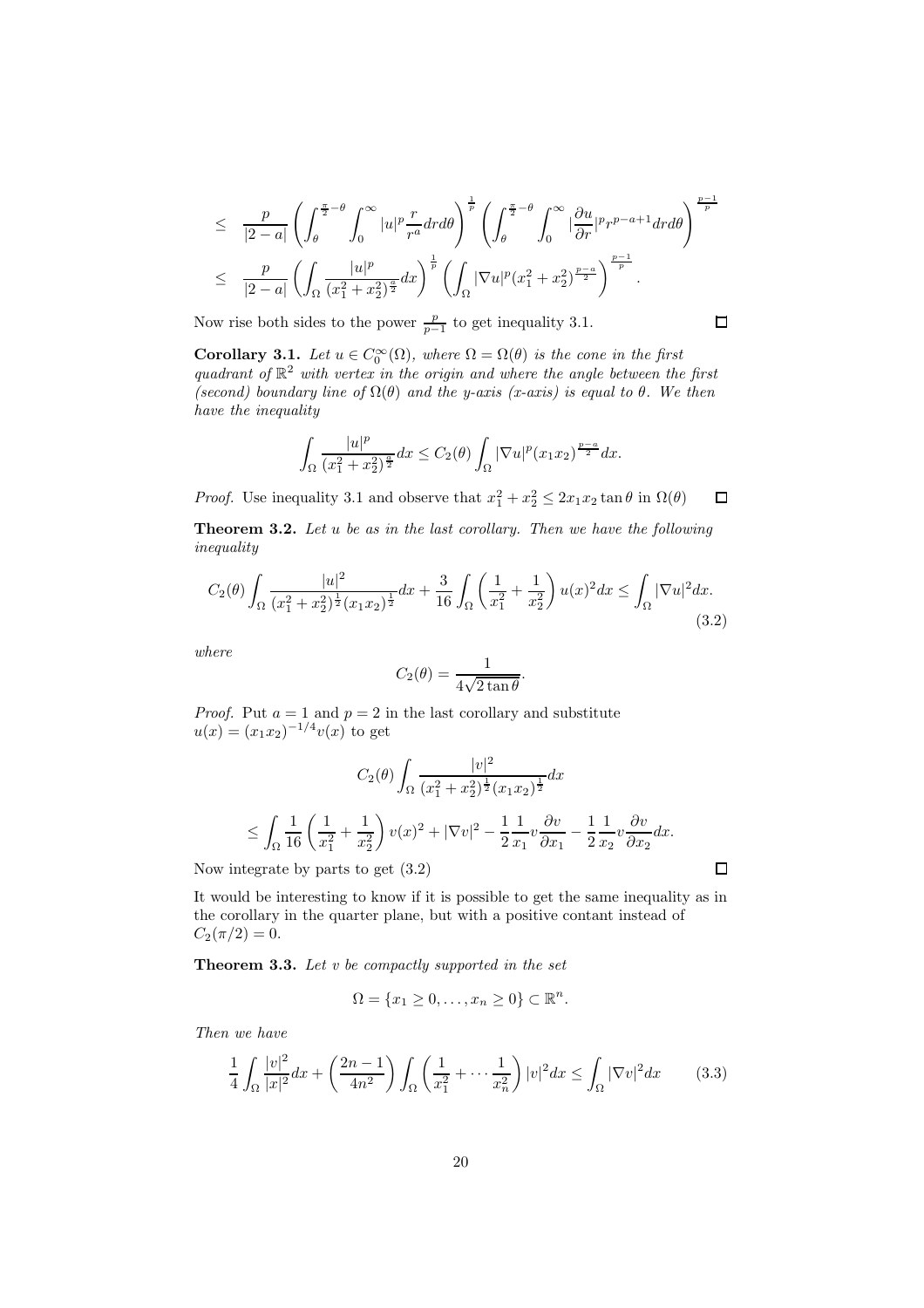Proof. By using polar coordinates we get

$$
\int_{\Omega} \frac{|v|^2 (x_1 \cdot \ldots \cdot x_n)^{\frac{1}{n}}}{x_1^2 + \ldots + x_n^2} dx = \int_0^{\frac{\pi}{2}} \int_0^{\infty} |v|^2 f(\theta) dr d\theta
$$

where  $f(\theta)$  doesn't depend on r. We integrate by parts with respect to r and use Hölder to get that this is not greater than

$$
2\left(\int_0^{\frac{\pi}{2}}\int_0^{\infty}|v|^2f(\theta)drd\theta\right)^{\frac{1}{2}}\left(\int_0^{\frac{\pi}{2}}\int_0^{\infty}|\nabla v|^2r^2f(\theta)drd\theta\right)^{\frac{1}{2}}.
$$

If we square both sides of this inequality and change back to rectangular coordinates we get

$$
\frac{1}{4} \int_{\Omega} \frac{|v|^2 (x_1 \cdot \ldots \cdot x_n)^{\frac{1}{n}}}{x_1^2 + \ldots + x_n^2} dx \le \int_{\Omega} |\nabla v|^2 (x_1 \cdot \ldots \cdot x_n)^{\frac{1}{n}}
$$

Now substitute  $v = (x_1 \cdot \ldots \cdot x_n)^{\frac{-1}{2n}} u$  to get

$$
\frac{1}{4} \int_{\Omega} \frac{|u|^2}{x_1^2 + \ldots + x_n^2} dx \le \int_{\Omega} |\nabla u|^2 dx + \frac{1}{4n^2} \int_{\Omega} \left( \frac{1}{x_1^2} + \ldots + \frac{1}{x_n^2} \right) |v|^2 dx \n- \frac{1}{2n} \sum_{k=1}^n \int_{\Omega} \frac{1}{x_k} \cdot \frac{\partial v^2}{\partial x_k} dx.
$$

Now integrate by parts to get (3.3).

Remark : The ordinary Hardy inequality tells us that

$$
\frac{1}{4} \int_{\Omega} \frac{|u|^2}{\operatorname{dist}(x, \partial \Omega)^2} dx \le \int_{\Omega} |\nabla u|^2 dx, \tag{3.4}
$$

where  $1/4$  is the optimal constant. We may note that inequality  $(3.3)$  leads to  $(3.4)$ , but with a better constant, when u is supported near the diagonal  $x_1 = \ldots = x_n.$ 

Corollary 3.2. We also immediately get another version of the Hardy inequality

$$
C_3 \int_{\Omega} \frac{|u|^2}{|x|^2} dx \le \int_{\Omega} |\nabla u|^2 dx,
$$

where

$$
C_3=\frac{n}{2}
$$

Proof. The inequalities between harmonic, geometric and aritmetric mean values gives us

$$
\frac{n}{\frac{1}{x_1^2} + \ldots + \frac{1}{x_n^2}} \le (x_1 \cdot \ldots \cdot x_n)^{\frac{2}{n}} \le \frac{x_1^2 + \ldots + x_n^2}{n}.
$$

Apply these inequalities to (3.2) and we are done.

 $\Box$ 

 $\Box$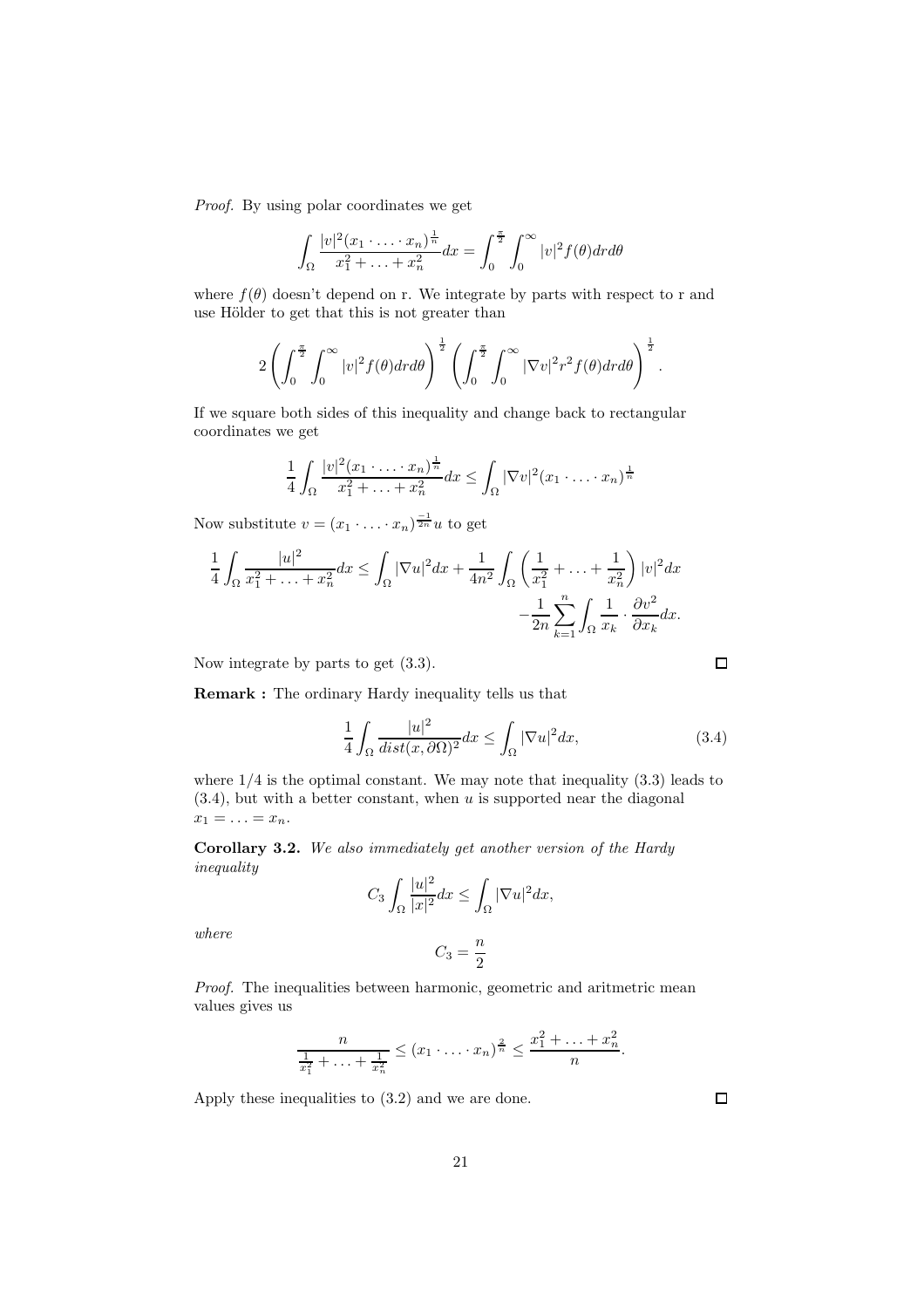We may generalize inequality (3.3) to general conic domains. Here we consider the case  $n = 2$ .

**Theorem 3.4.** Let  $u \in C_0^{\infty}(\Omega(\theta))$ , where  $\Omega(\theta)$  is a cone with vertex in the origin and opening angle equal to  $\theta \in [0, \frac{\pi}{2}]$ . Then we get

$$
\frac{1}{4}\int_{\Omega}\frac{|v|^2}{|x|^2}dx + C_4(\theta)\int_{\Omega}\left(\frac{1}{\rho_1(x)^2} + \frac{1}{\rho_2(x)^2}\right)|v(x)|^2dx \le \int_{\Omega}|\nabla v|^2dx,
$$

where

$$
C_4(\theta) = \frac{3}{16} \left( 1 + \frac{1}{3} \left( 1 - \sin \theta \right) \cdot \tan \left( \frac{\theta}{2} + \frac{\pi}{4} \right) \right).
$$

and  $\rho_1(x)$  and  $\rho_2(x)$  are the distances to the two boundary lines of  $\Omega$ 

Proof. At first, we suppose the cone lies in the first quadrant and is ce ntred symmetrical around the line  $y = x$ . Define  $k_1$  and  $1/k_1$  to be the slopes of the two boundary lines of the cone, where  $k_1 = \tan\left(\frac{\pi}{4} + \frac{\theta}{2}\right) > 1$ . We begin by noticing that the explicit expressions for  $\rho_1$  and  $\rho_2$  are

$$
\rho_1(x) = \frac{k_1 x_1 - x_2}{\sqrt{k_1^2 + 1}}, \qquad \rho_2(x) = \frac{k_1 x_2 - x_1}{\sqrt{k_1^2 + 1}},
$$

which means that in polar coordinates we have that  $(\rho_1 \rho_2)^{\frac{1}{2}} = rf(\theta)$  where  $f(\theta)$  doesn't depend on  $\theta$ . We get

$$
\int_{\Omega} \frac{|u|^2 (\rho_1 \rho_2)^{\frac{1}{2}}}{|x|^2} dx = \int \int |u|^2 f(\theta) dr d\theta
$$
  

$$
\leq 2 \int \int |u||\frac{\partial u}{\partial r}|r f(\theta) dr d\theta
$$

$$
\leq 2 \left( \int \int |u|^2 f(\theta) dr d\theta \right)^{\frac{1}{2}} \left( \int \int |\frac{\partial u}{\partial r}|^2 r^2 f(\theta) dr d\theta \right)^{\frac{1}{2}}
$$
  

$$
\leq 2 \left( \int_{\Omega} \frac{|u|^2 (\rho_1 \rho_2)^{\frac{1}{2}}}{|x|^2} dx \right)^{\frac{1}{2}} \left( \int_{\Omega} |\nabla u|^2 (\rho_1 \rho_2)^{\frac{1}{2}} dx \right)^{\frac{1}{2}}.
$$

If we square both sides we get

$$
\frac{1}{4} \int_{\Omega} \frac{|u|^2 (\rho_1 \rho_2)^{\frac{1}{2}}}{|x|^2} dx \le \int_{\Omega} |\nabla u|^2 (\rho_1 \rho_2)^{\frac{1}{2}} dx.
$$

Now substitute

$$
u(x) = (\rho_1(x)\rho_2(x))^{-\frac{1}{4}}v(x) = \left(\frac{(k_1x_1 - x_2)(k_1x_2 - x_1)}{k_1^2 + 1}\right)v(x)
$$

in the above inequality. We get

$$
0 \leq \int_{\Omega} |\nabla v|^2 dx
$$
  
+ 
$$
\frac{1}{16} \int_{\Omega} \frac{(-2k_1x_1 + (k_1^2 + 1)x_2)^2 + (-2k_1x_2 + (k_1^2 + 1)x_1)^2}{(-k_1(x_1^2 + x_2^2) + (k_1^2 + 1)x_1x_2)^2} v(x)^2 dx
$$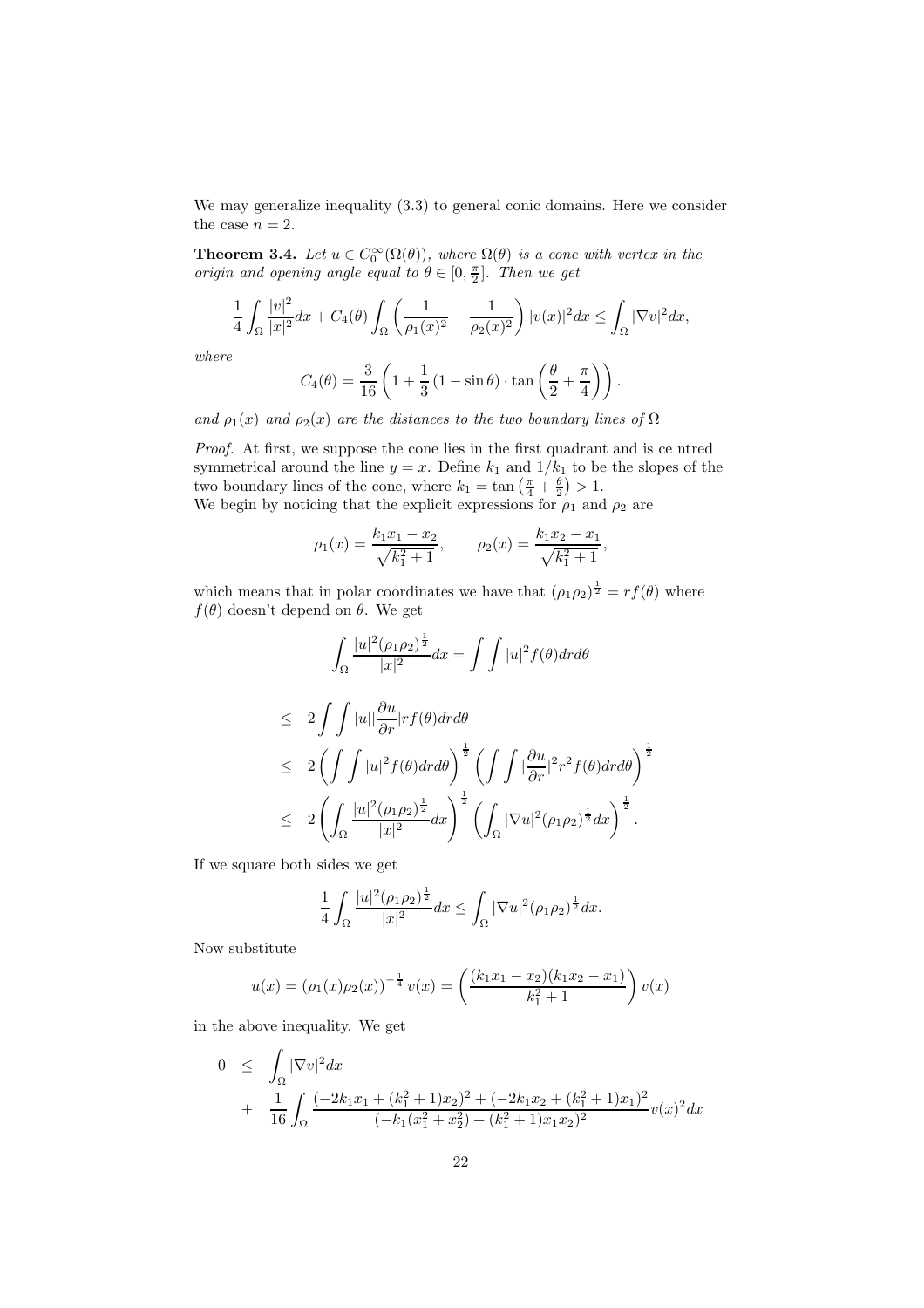$$
+\int_{\Omega} \left( \frac{\partial}{\partial x_1} \left( (-k_1(x_1^2 + x_2^2) + (k_1^2 + 1)x_1x_2)^{-1} (-2k_1x_1 + (k_1^2 + 1)x_2) \right) \right) v(x)^2 dx
$$

$$
+\int_{\Omega} v(x)^2 \frac{\partial}{\partial x_2} \left( (-k_1(x_1^2 + x_2^2) + (k_1^2 + 1)x_1x_2)^{-1} (-2k_1x_2 + (k_1^2 + 1)x_1) \right) dx.
$$

Partial integration gives (after some simplifications)

$$
0 \leq \int_{\Omega} |\nabla v|^2 dx + \frac{1}{16} \int_{\Omega} \frac{(-3k_1^4 - 2k_1^2 - 3)(x_1^2 + x_2^2) + 8k_1(k_1^2 + 1)x_1x_2}{(-k_1(x_1^2 + x_2^2) + (k_1^2 + 1)x_1x_2)^2} v(x)^2 dx
$$
  
Since  $2\pi$   $\leq$   $\leq$   $\frac{2}{3}$   $\frac{1}{3}$   $\frac{2}{3}$  this is not present then

Since  $2x_1x_2 \leq x_1^2 + x_2^2$  this is not greater than

$$
\int_{\Omega} |\nabla v|^2 dx + C_{k_1} \int_{\Omega} \frac{|x|^2 v(x)^2}{(\rho_1(x)\rho_2(x))^2} dx
$$

where

$$
C_{k_1} = \frac{1}{16} \left( \frac{-(k_1 - 1)^2 (3k_1^2 + 2k_1 + 3)}{k_1^4 + 2k_1^2 + 1} \right) \le 0.
$$

We would now like to have an estimate

$$
\frac{C_{k_1}|x|^2}{\rho_1(x)^2\rho_2(x)^2} \le D_{k_1}\left(\frac{1}{\rho_1(x)^2} + \frac{1}{\rho_2(x)^2}\right) \Leftrightarrow \frac{C_{k_1}|x|^2}{\rho_1(x)^2 + \rho_2(x)^2} \le D_{k_1}
$$

for some negative constant  $D_1$ . Now put  $t = y/x$ . We have

$$
\frac{C_{k_1}|x|^2}{\rho_1(x)^2 + \rho_2(x)^2} = \frac{C_{k_1}(k_1^2 + 1)(x_1^2 + x_2^2)}{(k_1x_1 - x_2)^2 + (k_1x_2 - x_1)^2} = \frac{C_{k_1}(k_1^2 + 1)(t^2 + 1)}{(k_1 - t)^2 + (k_1t - 1)^2}
$$

By elementary calculus we find that the maximum value of this expression is attained when  $t = 1$  and equals

$$
D_{k_1} := \frac{C_{k_1}(k_1^2 + 1)}{(k_1 - 1)^2}.
$$

We get the inequality

$$
\frac{1}{4} \int_{\Omega} \frac{|v|^2}{|x|^2} dx - D_{k_1} \int_{\Omega} \left( \frac{1}{\rho_1(x)^2} + \frac{1}{\rho_2(x)^2} \right) |v|^2 dx \le \int_{\Omega} |\nabla v|^2 dx.
$$

where

$$
-D_{k_1} = \frac{3}{16} \left( 1 + \frac{1}{3} \left( 1 - \sin \theta \right) \cdot \tan \left( \frac{\theta}{2} + \frac{\pi}{4} \right) \right).
$$

To get the same inequality for any conic domain (with vertex in the origin) we just rotate the cone by a linear change of variables.  $\Box$ 

Note that when the cone in the above theorem is equal to a quarter plane, we get inequality (3.3) with  $n = 2$ . One may wonder what the exact values of the best constants in this inequality are. I have not found any indications of this in the litterature. These Hardy type inequalities can be generalized in many possible ways. It is not hard to generalize them to cones in higher dimensions, but the calculations becomes more involved. A more interesting generalization would be to consider the case of the corresponding  $L^p$  inequalities. As an example one may ask whether the inequality

$$
\int_{\Omega} |\nabla u|^p dx \ge C \int_{\Omega} \left( \frac{1}{x_1^p} + \frac{1}{x_2^p} \right) |u|^p dx
$$

holds for some positive C.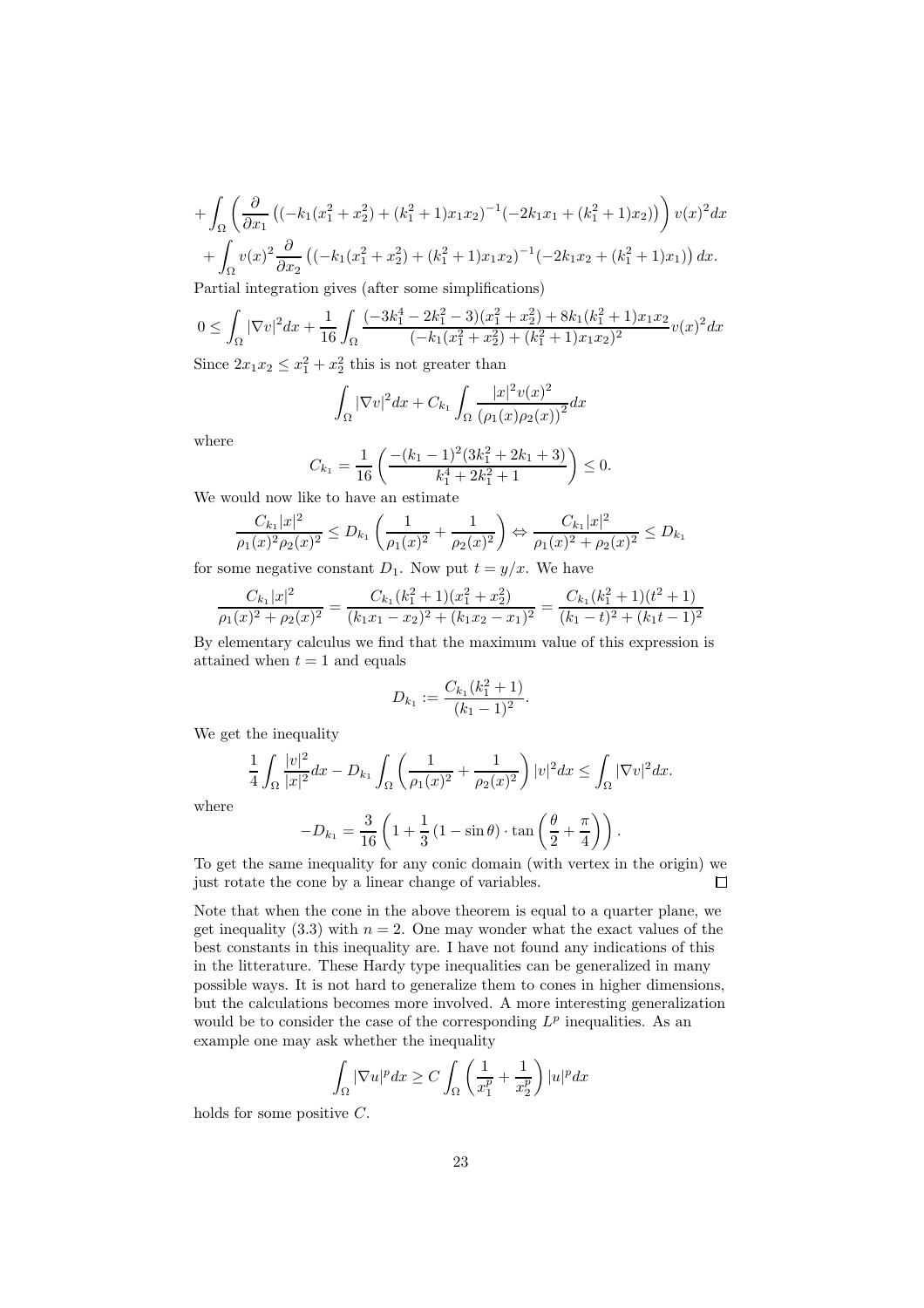## Chapter 4

# Applications to the Navier-Stokes equations

#### 4.1 Some norm estimates using Hardy's inequality

The stationary Navier-Stokes equations in a domain  $\Omega \subset \mathbb{R}^3$  are

$$
\begin{cases}\n-\nu \Delta \mathbf{v} + \sum_{k=1}^{n} v_k \frac{\partial \mathbf{v}}{\partial x_k} &= -\nabla p + \mathbf{f}(x) \\
\text{div } \mathbf{v} &= 0\n\end{cases} \tag{4.1}
$$

where  $f(x)$  is a known vector valued function and we seek  $\mathbf{v}(x)$  and  $p(x)$ . We will here study the case when v restricted to  $\partial\Omega$  is zero.

Following the notation from [16], we also demand that  $\bf{v}$  should belong to the function space  $\mathbf{H}(\Omega)$ , which will be defined below.

Let

$$
\dot{\mathbf{J}} = \{ \mathbf{v} = (v_1, v_2, v_3) : \text{ div } \mathbf{v} = 0, v_k \in C_0^{\infty}(\Omega), k = 1, 2, 3 \}
$$

and let this space be equipped with the scalar product

$$
(\mathbf{u}, \mathbf{v})_1 = \sum_{k=1}^3 \int_{\Omega} \frac{\partial \mathbf{u}}{\partial x_k} \cdot \frac{\partial \mathbf{v}}{\partial x_k} dx
$$

The (Hilbert) space  $\mathbf{H}(\Omega)$  is now defined as the closure of  $\dot{\mathbf{J}}$  with respect to this metric. If we take the product of both sides of the first equation in (4.1) with an arbitrary  $w \in J$  and integrate be parts we get the *a priore* identity

$$
\sum_{k=1}^{3} \int_{\Omega} \nu \frac{\partial \mathbf{v}}{\partial x_k} \cdot \frac{\partial \mathbf{w}}{\partial x_k} + v_k \frac{\partial \mathbf{v}}{\partial x_k} \cdot \mathbf{w} = \int_{\Omega} \mathbf{f} \cdot \mathbf{w} dx \tag{4.2}
$$

We say that  $\mathbf{v} \in \mathbf{H}(\Omega)$  is a generalized solution to (4.1) if it satisfies equation  $(4.2).$ 

Note that  $(4.2)$  does not depend on the unknown funtion  $p$ . In fact, we shall not be interested in this part of the solution in this article.

There are two key theorems (see [16]) which allow one to verify whether there exist a (generalized) solution or not and if the solution is unique.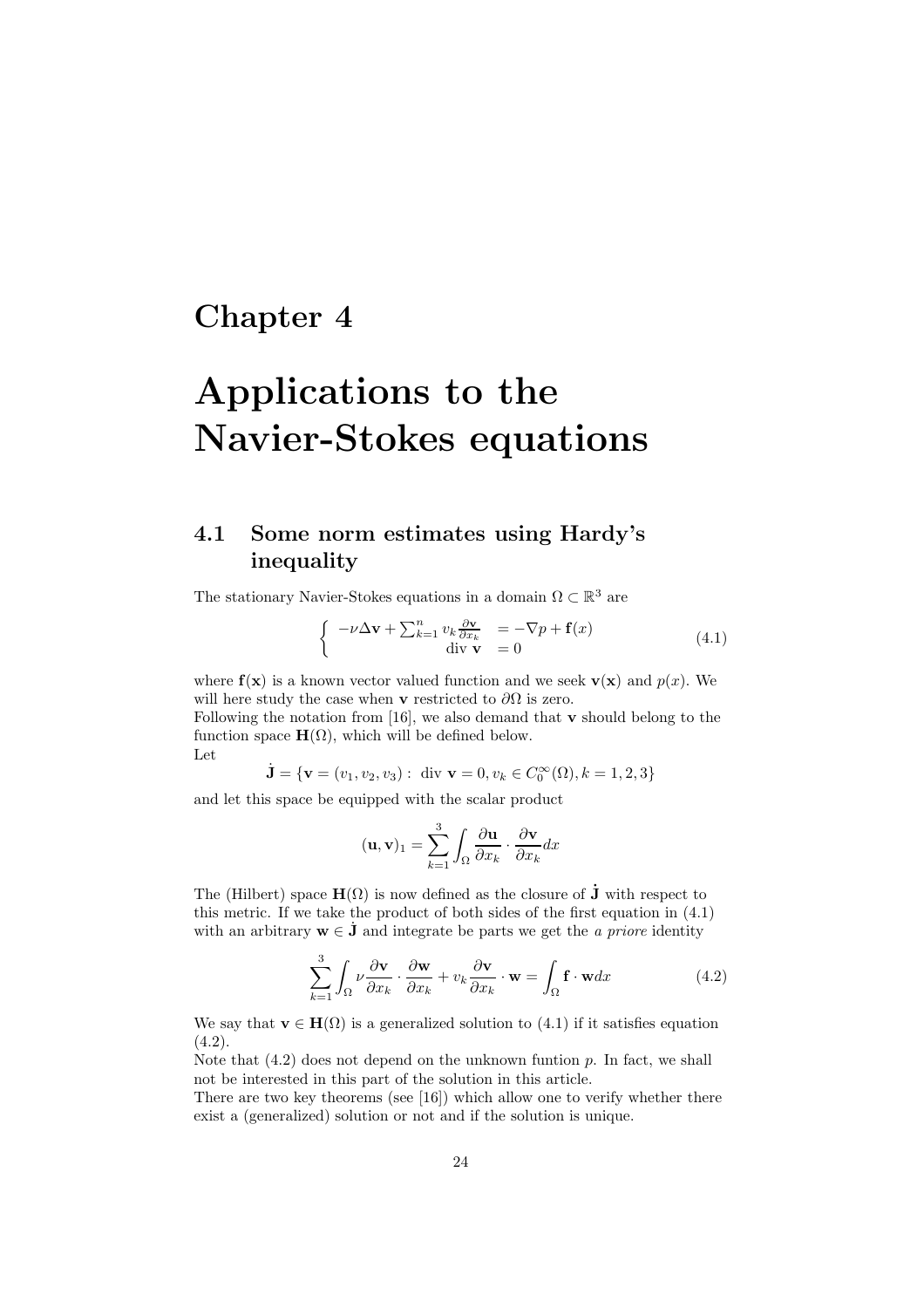**Theorem 4.1.** Let  $\Omega$  be bounded. Then the equations (4.1) (including the condition  $\mathbf{v}|_{\partial\Omega} = 0$ ) have at least one generalized solution if f is such that  $\int_{\Omega} \mathbf{f} \cdot \mathbf{w} dx$  defines a linear functional of  $\mathbf{w} \in \mathbf{H}(\Omega)$  If  $\Omega$  is unbounded, we only consider those v which in addition tend to zero when  $|x| \to \infty$ .

**Theorem 4.2.** Let  $\Omega$  be bounded. Then we cannot have more than one solution to the problem described in the last theorem if

$$
\frac{2\sqrt{3}}{\lambda_1^{\frac{1}{4}}\nu^2} \sup_{\mathbf{w}\in\mathbf{H}(\Omega), \mathbf{w}\neq 0} \frac{\left|\int_{\Omega} \mathbf{f} \cdot \mathbf{w} dx\right|}{\left(\mathbf{w}, \mathbf{w}\right)_1} < 1 \tag{4.3}
$$

where  $\lambda_1$  is the smallest eigenvalue of the Dirichlet laplacian  $-\Delta$  on  $\Omega$ .

In both of these theorems, Hardy inequalities are useful when one wants to prove that the conditions of the theorems are fulfiled.

By estmating the LH-side of (4.3) by using the Cauchy-Schwartz and Friedrichs inequalities we get

$$
|||f||| := \sup_{\mathbf{w}\in \mathbf{H}(\Omega), \mathbf{w}\neq 0} \frac{\left|\int_{\Omega} \mathbf{f} \cdot \mathbf{w} dx\right|}{(\mathbf{w}, \mathbf{w})_1} \le C ||\mathbf{f}||_{L^2(\Omega)}
$$

Where the optimal constant  $C$  depends on the constant in  $(4.3)$  and on the best constant in Friedrichs inequality.

We may note that if the  $L^2$  norm of **f** is sufficently small, the solution to the stationary Navier-stokes equations is unique.

Henceforth we assume that  $\Omega$  is convex, but the examples here also hold in more general domains. The only difference will be that the best Hardy constant

$$
H(\Omega) := \inf_{\mathbf{w} \in \mathbf{H}(\Omega), \mathbf{w} \neq 0} \frac{\int_{\Omega} |\nabla \mathbf{w}|^2 dx}{\int_{\Omega} \frac{|w|^2}{\delta^2} dx}, \qquad \rho(x) = dist(x, \partial \Omega)
$$

will then depend on  $\Omega$ . Of course it might happen that this constant is zero for some  $\Omega$ . Such  $\Omega$  should then be excluded here. One can show that the constant is always non-zero if the boundary of  $\Omega$  is sufficently nice, for example  $C^2$ .

If we in our estimate of |||f||| above use Hardy's inequality instead of Friedrichs ineq., as in [21], we get the estimate

$$
|||f||| \le \sup_{\mathbf{w}\in\mathbf{H}(\Omega), \mathbf{w}\neq 0} \frac{||\delta \mathbf{f}||_{L^2}||\frac{\mathbf{w}}{\delta}||_{L^2}}{(\mathbf{w}, \mathbf{w})_1} \le 2||\delta \mathbf{f}||_{L^2}
$$
(4.4)

where the constant 2 cannot be improved.

This estimate allows one to deduce the uniqueness of the solution to (4.1) for a different (and often more interesting) class of functions f than before because we now allow f to be much larger near the boundary.

If our function f is large near a particular point  $a \in \Omega$  we may use the well known Hardy inequality

$$
\int_{\Omega} |\nabla u|^2 dx \ge \frac{1}{4} \int_{\Omega} \frac{|u|^2}{|x-a|^2} dx, \quad u \in \stackrel{\circ}{W}^{1,2}(\Omega), \quad \Omega \subset \mathbb{R}^3
$$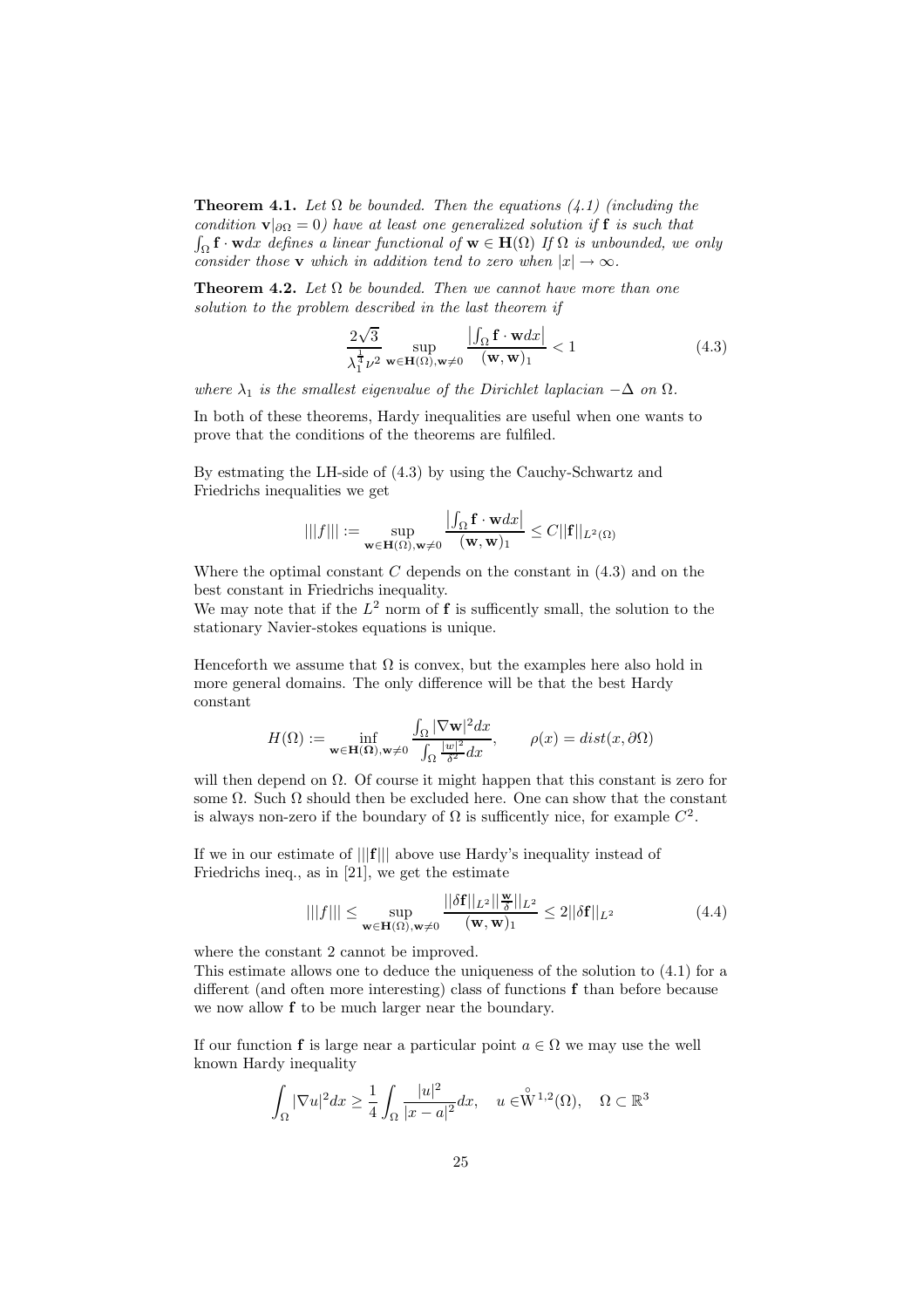to get a similar estimate

$$
|||\mathbf{f}||| \le 2|||x - a|\mathbf{f}||_{L^2}
$$

useful for such functions.

**Remark**: Note that the  $L^2$  vector versions of the Hardy inequalities used above, may be proved simply by adding the corresponding inequalities for scalar valued functions. This in particular implies that we may use different estimates for the various components of the vector f.

If for example  $f = (f_1, f_2, f_3)$ , where  $f_1$  is large near the boundary,  $f_2$  is large near a point  $a \in \Omega$  and  $f_3$  is large near a point  $b \in \Omega$  this type of estimate is precisely what we need :

$$
|||f||| \le 2(||\delta f_1||_{L^2} + |||x - a|f_2||_{L^2} + |||x - b|f_3||_{L^2})
$$

One can also deduce the existence of a solution to (4.1) by using Hardy inequalities. This example is taken from [16] :

Let  $\Omega$  be an arbitrary domain (unbounded domains are also allowed) and suppose that

$$
\int_{\Omega} |x - y|^2 \sum_{k=1}^3 |f_k(x)|^2 dx < \infty \text{ for some } y,
$$

then

$$
\left| \int_{\Omega} \mathbf{f} \cdot \mathbf{w} dx \right| \leq \left( \int_{\Omega} |x - y|^2 \sum_{k=1}^3 |f_k(x)|^2 dx \right)^{\frac{1}{2}} \cdot \left( \int_{\Omega} \sum_{k=1}^3 \frac{|w_i|^2}{|x - y|^2} dx \right)^{\frac{1}{2}} \leq C ||\mathbf{w}||_{\mathbf{H}}
$$

Hence, the condition of theorem 4.1 is satisfied so there exists at least one generalized solution to (4.1). One can modify this example in the same way as we did in our previous calculations :

Let  $\Omega$  be a domain with Hardy constant  $H(\Omega) > 0$  and suppose that

$$
\int_{\Omega} \delta(x)^2 \sum_{k=1}^{3} |f_k(x)|^2 dx = C < \infty
$$

then

$$
\left| \int_{\Omega} \mathbf{f} \cdot \mathbf{w} dx \right| \leq C^{\frac{1}{2}} \left( \int_{\Omega} \sum_{k=1}^{3} \frac{|w_i(x)|^2}{\delta(x)^2 dx} \right)^{\frac{1}{2}} \leq C^{\frac{1}{2}} ||\mathbf{w}||_{\mathbf{H}(\Omega)}
$$

so we have a unique solution also in this case.

If different components of f are large at different places of  $\Omega$  (i.e one component might be large on the boundary and another large at some point a and so on) we we may combine these two type of estimates to deduce the existence of solution also in this case. Also, functions f where the components have (sufficently weak) singularities at a finite number of points and are large at  $\partial\Omega$  can be allowed, since we can write such a component as a sum of functions  $\{g_i\}$ ,  $i = 1, \ldots, m$  where each  $g_i$  is large near just one point  $x_i$  (or near  $\partial\Omega$ ). Then we use the triangle ineq. and estimate each  $g_i$  separately.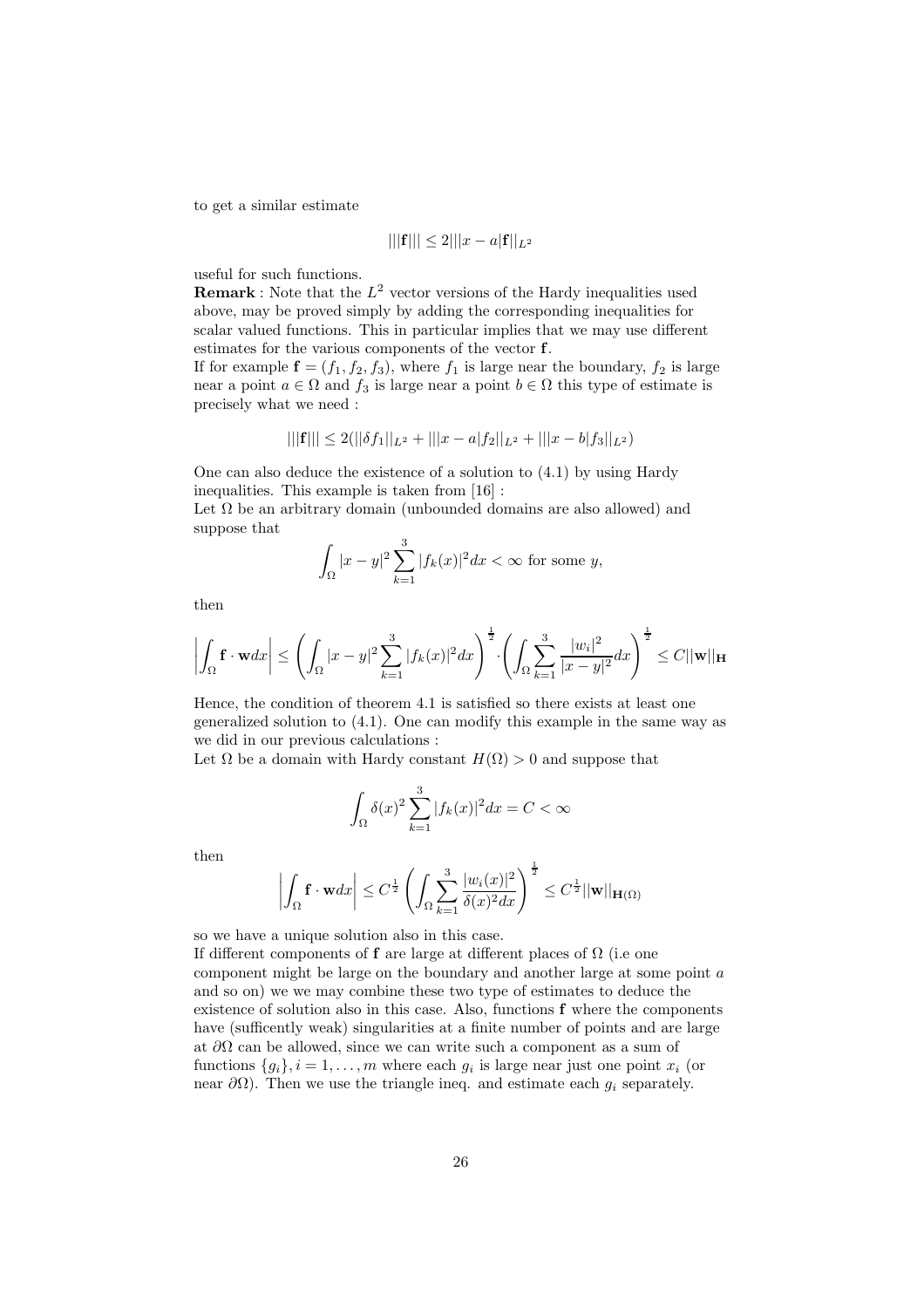#### 4.2 refined estimates

If we apply our refined Hardy inequality (1.10) we are able to improve the results concerning uniqueness in the last section when the volume of  $\Omega$  is small.

**Theorem 4.3.** The solution of  $4.1$  is unique if

$$
\frac{16\sqrt{3}\lambda_1^{-\frac{1}{4}}\nu^{-2}}{\left(\frac{(48\pi^2)^{\frac{1}{6}}}{|\Omega|^{\frac{1}{3}}||\mathbf{f}||_{L^2}} + \frac{1}{||\delta\mathbf{f}||_{L^2}}\right)^2} < 1\tag{4.5}
$$

.

 $\Box$ 

*Proof.* Let  $0 \leq b \leq 1$ . We get

$$
\left| \int_{\Omega} \mathbf{f} \cdot \mathbf{w} dx \right| \leq \left( b \int_{\Omega} |\delta \mathbf{f}| \frac{|\mathbf{w}|}{\delta} dx + (1 - b) \int_{\Omega} |\mathbf{f}| |\mathbf{w}| dx \right)^{2}
$$
  

$$
\leq \left( b \left( \int_{\Omega} |\delta \mathbf{f}|^{2} dx \right)^{\frac{1}{2}} \left( \int_{\Omega} \frac{|\mathbf{w}|^{2}}{\delta^{2}} dx \right)^{\frac{1}{2}} + (1 - b) \left( \int_{\Omega} |\mathbf{f}|^{2} dx \right)^{\frac{1}{2}} \left( \int_{\Omega} |\mathbf{w}|^{2} dx \right)^{\frac{1}{2}} \right)^{2}
$$
  

$$
\leq 2b^{2} ||\delta \mathbf{f}||_{L^{2}}^{2} || \frac{\mathbf{w}}{\delta} ||_{L^{2}}^{2} + 2(1 - b)^{2} ||\mathbf{f}||_{L^{2}}^{2} ||\mathbf{w}||_{L^{2}}^{2}
$$

Now put

$$
b = \frac{||\mathbf{f}||_{L^2}}{||\mathbf{f}||_{L^2} + \frac{||\delta \mathbf{f}||_{L^2} (48\pi^2)^{\frac{1}{6}}}{|\Omega|^{\frac{1}{3}}}}.
$$

This gives

$$
\left| \int_{\Omega} \mathbf{f} \cdot \mathbf{w} dx \right| \leq 8 \left( \frac{(48\pi^2)^{\frac{1}{6}}}{|\Omega|^{\frac{1}{3}} ||\mathbf{f}||_{L^2}} + \frac{1}{||\delta \mathbf{f}||_{L^2}} \right)^{-2} \left( \frac{1}{4} ||\frac{\mathbf{w}}{\delta}||_{L^2}^2 + \frac{3^{\frac{1}{3}} (4\pi)^{\frac{2}{3}}}{4 |\Omega|^{\frac{2}{3}}} ||\mathbf{w}||_{L^2}^2 \right).
$$

Using the Hardy ineq. 1.10 (for  $n = 3, p = 2$ ), we obtain

$$
|||\mathbf{f}||| \le 8 \left( \frac{(48\pi^2)^{\frac{1}{6}}}{|\Omega|^{\frac{1}{3}}||\mathbf{f}||_{L^2}} + \frac{1}{||\delta \mathbf{f}||_{L^2}} \right)^{-2}
$$

Now just combine this result with theorem 4.2.

 $\overline{a}$ 

 $\lambda_1$  here of course depends on  $\Omega$ , but one can obtain various lower bounds depending on the volume of  $\Omega$ .  $\lambda_1$  grows when  $|\Omega|$  decreases. Note that (4.5) is an improvement of the inequality (4.4) occurring in [21] when the volume of  $\Omega$  is small.

If we analogously apply the Hardy ineq. (see for example [4])

$$
\int_{\Omega} |\nabla u| dx \ge \frac{1}{4} \int_{\Omega} \frac{|u|^2}{|x - a|^2} + \Lambda_2 \left(\frac{4\pi}{3|\Omega|}\right)^{\frac{2}{3}} \int_{\Omega} |u|^2 dx, \quad u \in \overset{\circ}{\mathrm{W}}^{1,2}(\Omega)
$$

instead (where  $\Lambda_1$  is the smallest eigenvalue for the Dirichlet Laplacian in the 2D unit disc) we get uniqueness of the solution also if

$$
\frac{16\sqrt{3}\lambda_1^{-\frac{1}{4}}\nu^{-2}}{\left(\frac{(48\pi^2)^{\frac{1}{6}}}{|\Omega|^{\frac{1}{3}}||\mathbf{f}||_{L^2}} + \frac{1}{|||x-a|\mathbf{f}||_{L^2}}\right)^2} < 1.
$$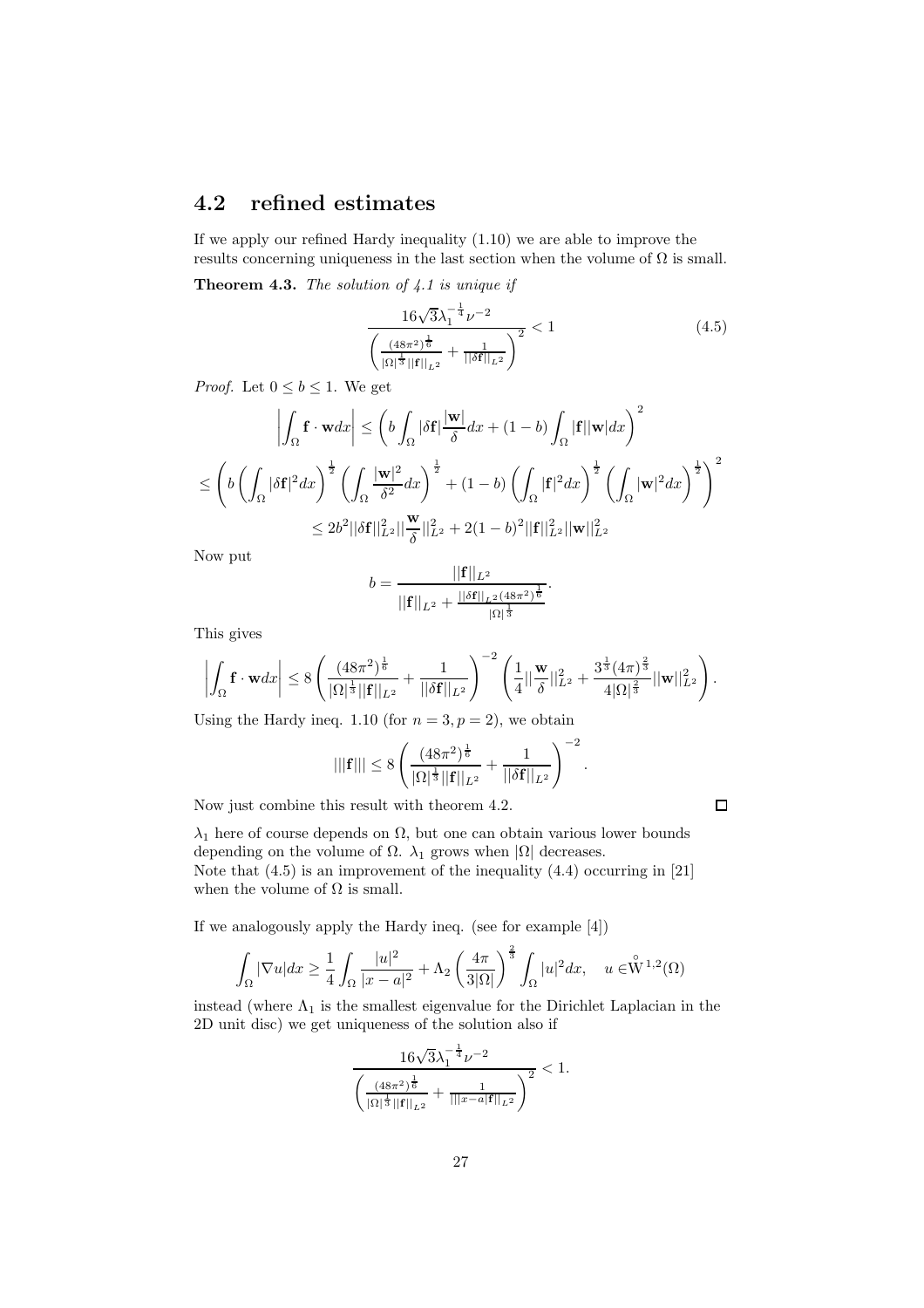## Bibliography

- [1] G.Barbatis, S.Filippas and A.Tertikas, 'A unified approach to improved  $L^p$  Hardy inequalities with best constants'. Preprint, December 2000.
- [2] G.Barbatis, S.Filippas and A.Tertikas, 'Refined geometric  $L^p$  Hardy inequalities'. Preprint, February 2002.
- [3] H.Brezis and M.Marcus, 'Hardy's inequalities revisited', Dedicated to Ennio De Giorgi. Ann.Scuola Norm. Sup.Pisa Cl.Sci (4) vol. 25 (1997) no. 1–2 (1998), pp. 217–237.
- [4] H.Brezis and J.L Vasquez, 'Blow-up solutions of some nonlinear elliptic problems' , Rev. Mat. Univ. Complutense Madrid 10 (1997), pp. 443–469.
- [5] F.Colins and Y.Hupperts, 'Minimization problems related to generalized Hardys inequalities', Nonlinear analysis 52 (2003) pp. 1933–1945.
- [6] E.B.Davies, 'A review of Hardy inequalities', *Oper. Theory Adv.* Appl.,vol. 110, (1998) pp. 55–67.
- [7] E.B.Davies, 'Heat kernels and spectral theory', [Cambridge, Cambridge University press,1989].
- [8] E.B.Davies, 'The Hardy constant', Quart.J.math. Oxford (2),vol. 46, (1995) pp. 417–431.
- [9] E.B.Davies, 'Spectral theory and differential operators', Cambridge studies in advanced mathematics vol. 42, [Cambridge, Cambridge University Press, 1995].
- [10] F.Gazzola, H-C.Grunau and E.Mitidieri, 'Hardy inequalities with optimal constants and remainder terms', preprint 2002.
- [11] G.Hardy, J.E.Littlewood and G.Pólya, 'Inequalities, second edition', Cambridge Mathematical Library, [Cambridge, Cambridge University Press, 1952].
- [12] G.Hardy, 'Note on a theorem of Hilbert', *Math. Zeitschr.*(6),(1920) pp. 314–317.